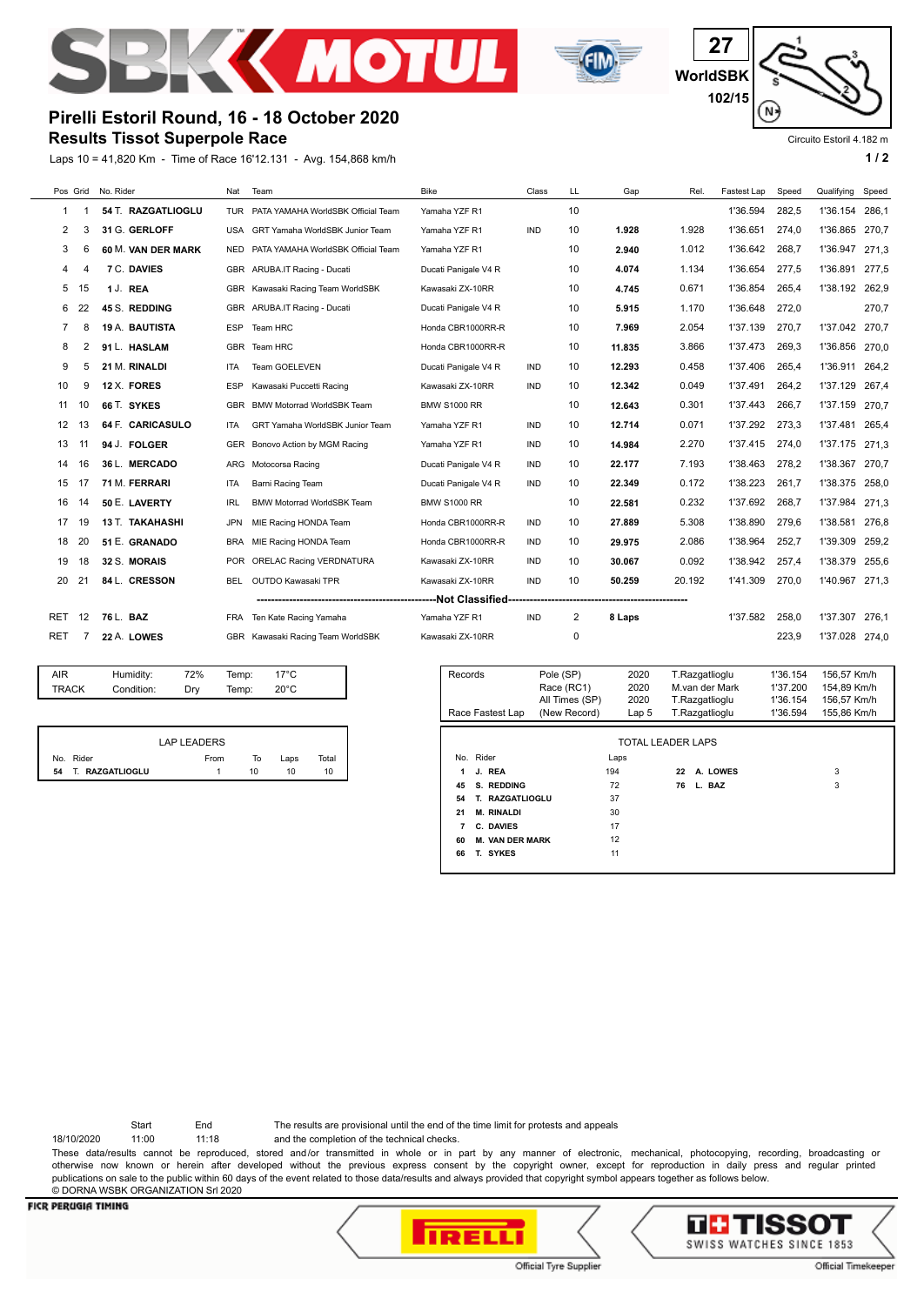



## Circuito Estoril 4.182 m

## **2 / 2**

## **Results Tissot Superpole Race Pirelli Estoril Round, 16 - 18 October 2020**

| Time     | No. Rider  | Description                                      | <b>Race Highlights</b> |
|----------|------------|--------------------------------------------------|------------------------|
| 10.58.00 |            | Warm-up Lap Start                                |                        |
| 11.00.34 |            | Start                                            |                        |
| 11.02.11 | 22 Lowes   | Crashed - Turn 13                                |                        |
| 11.02.21 |            | No Jump Start                                    |                        |
| 11.02.28 | 22 Lowes   | Not Actively Competing                           |                        |
| 11.05.14 | 76 Baz     | Crashed - Turn 9                                 |                        |
| 11.05.50 | 76 Baz     | Not Actively Competing                           |                        |
| 11.10.50 | 50 Laverty | On Asphalt - Re-Joined - Turn 1                  |                        |
| 11.16.58 |            | 2020 WorldSBK Best Independent Rider: Rinaldi M. |                        |
| 11.18.02 |            | End Of Session                                   |                        |

Start End The results are provisional until the end of the time limit for protests and appeals

18/10/2020 11:00 11:18 and the completion of the technical checks. These data/results cannot be reproduced, stored and/or transmitted in whole or in part by any manner of electronic, mechanical, photocopying, recording, broadcasting or otherwise now known or herein after developed without the previous express consent by the copyright owner, except for reproduction in daily press and regular printed publications on sale to the public within 60 days of the event related to those data/results and always provided that copyright symbol appears together as follows below. © DORNA WSBK ORGANIZATION Srl 2020



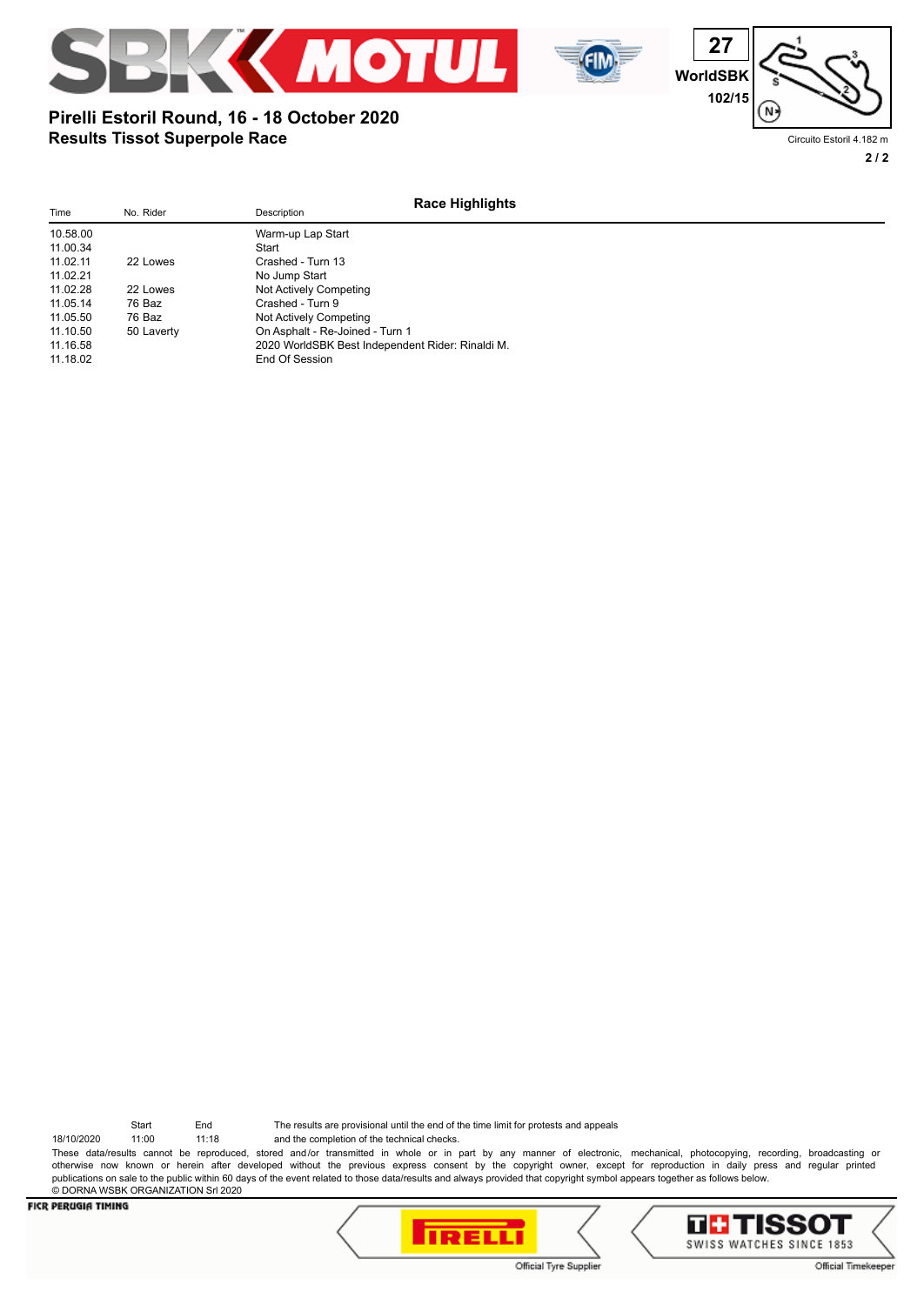



**WorldSBK 28.1 102/15**



Circuito Estoril 4.182 m

**1 / 3**

**Lap Chart Tissot Superpole Race Pirelli Estoril Round, 16 - 18 October 2020**

|                 |                                        | Lap            |                 |                         |                |                |                                         |                |                                       |                                               |  |
|-----------------|----------------------------------------|----------------|-----------------|-------------------------|----------------|----------------|-----------------------------------------|----------------|---------------------------------------|-----------------------------------------------|--|
|                 | 1                                      | 2              | 3               | 4                       | 5              | 6              | 7                                       | 8              | 9                                     | 10                                            |  |
| 1               | 54                                     | 54             | 54              | 54                      | 54             | 54             | 54                                      | 54             | 54                                    | 54                                            |  |
| $\overline{2}$  | 31                                     | 31             | 31              | 31                      | 31             | 31             | 31                                      | 31             | 31                                    | 31                                            |  |
| 3               | 91                                     | $\overline{7}$ | $\overline{7}$  | $\overline{7}$          | $\overline{7}$ | $\overline{7}$ | $\overline{7}$                          | $\overline{7}$ | 60                                    | 60                                            |  |
| 4               | $\overline{7}$                         | 60             | 60              | 60                      | 60             | 60             | 60                                      | 60             | $\begin{array}{c} 7 \\ 1 \end{array}$ | $\begin{array}{c} 7 \\ 1 \end{array}$         |  |
| 5               | 60                                     | 91             | 1               | $\overline{\mathbf{1}}$ | 1              | $\mathbf{1}$   | $\mathbf{1}$                            | 1              |                                       |                                               |  |
| 6               | $\overline{21}$                        | $\mathbf{1}$   | 91              | 19                      | 19             | 45             | 45                                      | 45             | 45                                    | 45                                            |  |
| 7               | 12                                     | 21             | $\frac{21}{19}$ | 91                      | 45             | 19             | 19                                      | 19             | 19                                    | 19                                            |  |
| $\overline{8}$  | $\begin{array}{c} 1 \\ 19 \end{array}$ | 19             |                 | 45                      | 91             | 91             | 91                                      | 91             | 12                                    | $\begin{array}{c} 91 \\ 21 \\ 12 \end{array}$ |  |
| $\overline{9}$  |                                        | 12             | 45              | 21                      | 21             | 21             | $\begin{array}{c} 21 \\ 12 \end{array}$ | 12             | 91                                    |                                               |  |
| 10              | 66                                     | 45             | 12              | $12$                    | 12             | 12             |                                         | 21<br>66       | 21                                    |                                               |  |
| $\overline{11}$ | 45                                     | 66             | 66              | 66                      | 66             | 66             | 66                                      |                | 66                                    | 66                                            |  |
| $\overline{12}$ | 76                                     | 76             | 64              | 64                      | 64             | 64             | 64                                      | 64             | 64                                    | 64<br>94                                      |  |
| $\overline{13}$ | 36                                     | 36             | 36              | 50                      | 50             | 94             | 94                                      | 94             | 94                                    |                                               |  |
| 14              | 50                                     | 64             | 50              | 36                      | 94             | 50             | 36                                      | 36             | 36                                    |                                               |  |
| 15              | 64                                     | 50             | 94              | 94                      | 36             | 36             | 71                                      | 71             | 71                                    | 36<br>71<br>50                                |  |
| $\overline{16}$ | 94                                     | 94             | 71              | 71                      | 71             | 71             | 50                                      | 50             | 50                                    |                                               |  |
| $\overline{17}$ | 71                                     | 71             | 13              | 13                      | 13             | 13             | 13                                      | 13             | 13                                    | 13                                            |  |
| $\overline{18}$ | 84                                     | 13             | 32              | 32                      | 32             | 32             | 32                                      | 32             | 32                                    | 51                                            |  |
| 19              | 13                                     | 32             | 51              | 51                      | 51             | 51             | 51                                      | 51             | 51                                    | 32                                            |  |
| 20              | 51                                     | 51             | 84              | 84                      | 84             | 84             | 84                                      | 84             | 84                                    | 84                                            |  |
| 21              | 32                                     | 84             |                 |                         |                |                |                                         |                |                                       |                                               |  |

|              | <b>Final Result</b>    |         |
|--------------|------------------------|---------|
| 1            | 54 T. RAZGATLIOGLU     | Laps 10 |
| $\mathbf{2}$ | 31 G. GERLOFF          | 1.928   |
| 3            | 60 M. VAN DER MARK     | 2.940   |
| 4            | 7 C. DAVIES            | 4.074   |
| 5            | 1 J. REA               | 4.745   |
|              | 6 45 S. REDDING        | 5.915   |
|              | 7 19 A. BAUTISTA       | 7.969   |
| 8            | 91 L. HASLAM           | 11.835  |
| 9            | 21 M. RINALDI          | 12.293  |
|              | 10 12 X. FORES         | 12.342  |
| 11           | 66 T. SYKES            | 12.643  |
| 12           | 64 F. CARICASULO       | 12.714  |
| 13           | 94 J. FOLGER           | 14.984  |
| 14           | 36 L. MERCADO          | 22.177  |
|              | 15 71 M. FERRARI       | 22.349  |
| 16           | 50 E. LAVERTY          | 22.581  |
| 17           | <b>13 T. TAKAHASHI</b> | 27.889  |
| 18           | 51 E. GRANADO          | 29.975  |
| 19           | 32 S. MORAIS           | 30.067  |
| 20           | 84 L. CRESSON          | 50.259  |
| <b>RET</b>   | 76 L. BAZ              | 8 Laps  |
| RET          | 22 A. LOWES            |         |

18/10/2020

These data/results cannot be reproduced, stored and/or transmitted in whole or in part by any manner of electronic, mechanical, photocopying, recording, broadcasting or otherwise now known or herein after developed without the previous express consent by the copyright owner, except for reproduction in daily press and regular printed publications on sale to the public within 60 days of the event related to those data/results and always provided that copyright symbol appears together as follows below. © DORNA WSBK ORGANIZATION Srl 2020



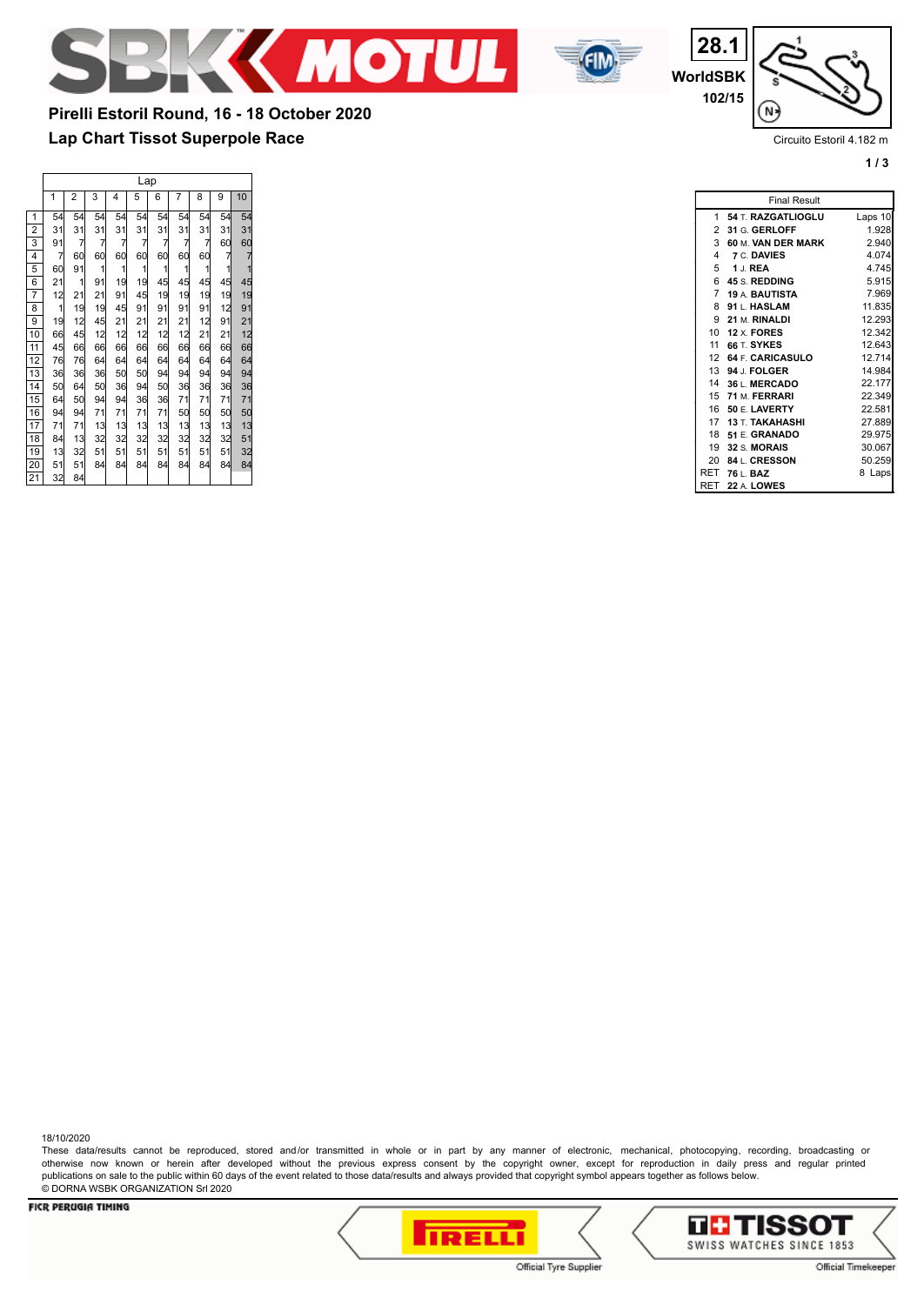



**WorldSBK 28.1 102/15**

N

Circuito Estoril 4.182 m

**2 / 3**

# **Lap Chart Tissot Superpole Race Pirelli Estoril Round, 16 - 18 October 2020**

|                                       | Lap 1                             |                   | 6        | 19 A.Bautista                   | 5.425                                                                                                                                                                                                                                                                            |
|---------------------------------------|-----------------------------------|-------------------|----------|---------------------------------|----------------------------------------------------------------------------------------------------------------------------------------------------------------------------------------------------------------------------------------------------------------------------------|
| 1                                     |                                   |                   | 7        | 91 L.Haslam                     | 5.433                                                                                                                                                                                                                                                                            |
| 2                                     | 54 T.Razgatlioglu<br>31 G.Gerloff | 1'40.624<br>0.886 | 8        | 45 S.Redding                    | 5.613                                                                                                                                                                                                                                                                            |
| 3                                     | 91 L.Haslam                       | 1.502             | 9        | 21 M.Rinaldi                    | 5.779                                                                                                                                                                                                                                                                            |
| 4                                     | 7 C.Davies                        | 1.641             | 10       | 12 X.Fores                      | 5.995                                                                                                                                                                                                                                                                            |
| 5                                     | 60 M.van der Mark                 | 2.078             | 11<br>12 | 66 T.Sykes<br>64 F.Caricasulo   | 6.756<br>7.964                                                                                                                                                                                                                                                                   |
| 6                                     | 21 M.Rinaldi                      | 2.253             | 13       | 50 E.Laverty                    | 9.881                                                                                                                                                                                                                                                                            |
| 7                                     | 12 X.Fores                        | 2.639             | 14       | 36 L.Mercado                    | 10.346                                                                                                                                                                                                                                                                           |
| 8                                     | 1 J.Rea                           | 2.648             | 15       | 94 J.Folger                     | 10.424                                                                                                                                                                                                                                                                           |
| 9                                     | 19 A.Bautista                     | 2.916             | 16       | 71 M.Ferrari                    | 12.274                                                                                                                                                                                                                                                                           |
| 10                                    | 66 T.Sykes                        | 3.492             | 17       | 13 T.Takahashi                  | 13.915                                                                                                                                                                                                                                                                           |
| 11                                    | 45 S.Redding                      | 3.696             | 18       | 32 S.Morais                     | 14.483                                                                                                                                                                                                                                                                           |
| 12                                    | 76 L.Baz                          | 3.906             | 19       | 51 E.Granado                    | 14.892                                                                                                                                                                                                                                                                           |
| 13                                    | 36 L.Mercado                      | 4.442             | 20       | 84 L.Cresson                    | 21.992                                                                                                                                                                                                                                                                           |
| 14                                    | 50 E.Laverty                      | 4.527             |          |                                 |                                                                                                                                                                                                                                                                                  |
| 15                                    | 64 F.Caricasulo                   | 4.703<br>4.810    |          | Lap 5                           |                                                                                                                                                                                                                                                                                  |
| 16<br>17                              | 94 J.Folger<br>71 M.Ferrari       | 5.452             | 1        | 54 T.Razgatlioglu               | 8'07.091                                                                                                                                                                                                                                                                         |
| 18                                    | 84 L.Cresson                      | 6.846             | 2        | 31 G.Gerloff                    | 1.664                                                                                                                                                                                                                                                                            |
| 19                                    | 13 T.Takahashi                    | 6.891             | 3        | 7 C.Davies                      | 3.828                                                                                                                                                                                                                                                                            |
| 20                                    | 51 E.Granado                      | 6.941             | 4        | 60 M.van der Mark               | 3.908                                                                                                                                                                                                                                                                            |
| 21                                    | 32 S.Morais                       | 6.977             | 5        | 1 J.Rea                         | 4.792                                                                                                                                                                                                                                                                            |
|                                       |                                   |                   | 6        | 19 A.Bautista                   | 6.396                                                                                                                                                                                                                                                                            |
|                                       | Lap 2                             |                   | 7        | 45 S.Redding                    | 6.546                                                                                                                                                                                                                                                                            |
| 1                                     | 54 T.Razgatlioglu                 | 3'17.224          | 8        | 91 L.Haslam                     | 6.899                                                                                                                                                                                                                                                                            |
| 2                                     | 31 G.Gerloff                      | 1.415             | 9        | 21 M.Rinaldi                    | 7.002                                                                                                                                                                                                                                                                            |
| 3                                     | 7 C.Davies                        | 2.222             | 10       | 12 X.Fores                      | 7.346                                                                                                                                                                                                                                                                            |
| 4                                     | 60 M.van der Mark                 | 2.288             | 11       | 66 T.Sykes                      | 7.929                                                                                                                                                                                                                                                                            |
| 5                                     | 91 L.Haslam                       | 3.111             | 12<br>13 | 64 F.Caricasulo<br>50 E.Laverty | 8.940<br>11.435                                                                                                                                                                                                                                                                  |
| 6                                     | 1 J.Rea                           | 3.446             | 14       | 94 J.Folger                     | 11.508                                                                                                                                                                                                                                                                           |
| 7                                     | 21 M.Rinaldi                      | 3.626             | 15       | 36 L.Mercado                    | 12.435                                                                                                                                                                                                                                                                           |
| 8                                     | 19 A.Bautista                     | 3.801             | 16       | 71 M.Ferrari                    | 14.381                                                                                                                                                                                                                                                                           |
| 9                                     | 12 X.Fores                        | 3.839             | 17       | 13 T. Takahashi                 | 16.779                                                                                                                                                                                                                                                                           |
| 10                                    | 45 S.Redding                      | 4.242             | 18       | 32 S.Morais                     | 17.079                                                                                                                                                                                                                                                                           |
| 11                                    | 66 T.Sykes                        | 4.724             | 19       | 51 E.Granado                    | 17.285                                                                                                                                                                                                                                                                           |
| 12                                    | 76 L.Baz                          | 4.888             | 20       | 84 L.Cresson                    | 27.030                                                                                                                                                                                                                                                                           |
| 13<br>14                              | 36 L.Mercado                      | 6.305             |          |                                 |                                                                                                                                                                                                                                                                                  |
| 15                                    | 64 F.Caricasulo<br>50 E.Laverty   | 6.350<br>7.067    |          | Lap 6                           |                                                                                                                                                                                                                                                                                  |
|                                       |                                   |                   |          |                                 |                                                                                                                                                                                                                                                                                  |
|                                       |                                   |                   | 1        | 54 T.Razgatlioglu               |                                                                                                                                                                                                                                                                                  |
|                                       | 94 J.Folger                       | 7.139             | 2        | 31 G.Gerloff                    |                                                                                                                                                                                                                                                                                  |
|                                       | 71 M.Ferrari<br>13 T.Takahashi    | 7.928<br>9.319    | 3        | 7 C.Davies                      |                                                                                                                                                                                                                                                                                  |
|                                       | 32 S.Morais                       | 9.732             | 4        | 60 M.van der Mark               |                                                                                                                                                                                                                                                                                  |
|                                       | 51 E.Granado                      | 10.118            | 5        | 1 J.Rea                         |                                                                                                                                                                                                                                                                                  |
|                                       | 84 L.Cresson                      | 11.638            | 6        | 45 S.Redding                    |                                                                                                                                                                                                                                                                                  |
|                                       |                                   |                   | 7        | 19 A.Bautista                   |                                                                                                                                                                                                                                                                                  |
|                                       | Lap <sub>3</sub>                  |                   | 8        | 91 L.Haslam                     |                                                                                                                                                                                                                                                                                  |
| 1                                     |                                   | 4'53.875          | 9        | 21 M.Rinaldi                    |                                                                                                                                                                                                                                                                                  |
| 2                                     | 54 T.Razgatlioglu<br>31 G.Gerloff | 1.448             | 10       | 12 X.Fores                      |                                                                                                                                                                                                                                                                                  |
| 3                                     | 7 C.Davies                        | 2.871             | 11       | 66 T.Sykes                      |                                                                                                                                                                                                                                                                                  |
| 4                                     | 60 M.van der Mark                 | 2.875             | 12<br>13 | 64 F.Caricasulo<br>94 J.Folger  |                                                                                                                                                                                                                                                                                  |
| 5                                     | 1 J.Rea                           | 3.976             | 14       | 50 E.Laverty                    |                                                                                                                                                                                                                                                                                  |
| 6                                     | 91 L.Haslam                       | 4.054             | 15       | 36 L.Mercado                    |                                                                                                                                                                                                                                                                                  |
| 7                                     | 21 M Rinaldi                      | 4.381             |          | 16 71 M.Ferrari                 |                                                                                                                                                                                                                                                                                  |
| 16<br>17<br>18<br>19<br>20<br>21<br>8 | 19 A.Bautista                     | 4.467             | 17       | 13 T.Takahashi                  |                                                                                                                                                                                                                                                                                  |
| 9                                     | 45 S.Redding                      | 4.902             | 18       | 32 S.Morais                     |                                                                                                                                                                                                                                                                                  |
| 10                                    | 12 X.Fores                        | 5.106             | 19       | 51 E.Granado                    |                                                                                                                                                                                                                                                                                  |
|                                       | 66 T.Sykes                        | 5.692             | 20       | 84 L.Cresson                    |                                                                                                                                                                                                                                                                                  |
| 11<br>12                              | 64 F.Caricasulo                   | 7.215             |          |                                 |                                                                                                                                                                                                                                                                                  |
|                                       | 36 L.Mercado                      | 8.392             |          | Lap 7                           |                                                                                                                                                                                                                                                                                  |
|                                       | 50 E.Laverty                      | 8.422             | 1        | 54 T.Razgatlioglu               |                                                                                                                                                                                                                                                                                  |
|                                       | 94 J.Folger<br>71 M.Ferrari       | 8.496<br>10.285   | 2        | 31 G.Gerloff                    |                                                                                                                                                                                                                                                                                  |
|                                       | 13 T.Takahashi                    | 11.574            | 3        | 7 C.Davies                      |                                                                                                                                                                                                                                                                                  |
| 13<br>14<br>15<br>16<br>17<br>18      | 32 S.Morais                       | 12.163            | 4        | 60 M.van der Mark               |                                                                                                                                                                                                                                                                                  |
| 19                                    | 51 E.Granado                      | 12.431            | 5        | 1 J.Rea                         |                                                                                                                                                                                                                                                                                  |
|                                       | 84 L.Cresson                      | 16.864            | 6        | 45 S.Redding                    |                                                                                                                                                                                                                                                                                  |
|                                       |                                   |                   | 7        | 19 A.Bautista                   |                                                                                                                                                                                                                                                                                  |
| 20                                    | Lap 4                             |                   | 8        | 91 L.Haslam                     |                                                                                                                                                                                                                                                                                  |
| 1                                     | 54 T.Razgatlioglu                 | 6'30.497          | 9        | 21 M.Rinaldi                    | 9'43.884<br>1.883<br>3.689<br>3.757<br>5.031<br>6.618<br>6.889<br>7.749<br>8.029<br>8.399<br>8.856<br>9.820<br>12.130<br>13.049<br>16.085<br>16.635<br>18.876<br>19.614<br>19.860<br>31.546<br>11'20.732<br>1.827<br>3.828<br>3.896<br>5.141<br>6.511<br>7.180<br>8.374<br>8.605 |
|                                       | 31 G.Gerloff                      | 1.477             | 10       | 12 X.Fores                      | 9.042                                                                                                                                                                                                                                                                            |
|                                       | 7 C.Davies                        | 3.375             | 11<br>12 | 66 T.Sykes<br>64 F.Caricasulo   | 9.451<br>10.264                                                                                                                                                                                                                                                                  |
| 2<br>3<br>4<br>5                      | 60 M.van der Mark<br>1 J.Rea      | 3.530<br>4.532    | 13       | 94 J.Folger                     | 13.114                                                                                                                                                                                                                                                                           |

| 15       |                | 71 M.Ferrari                  | 18.652             |
|----------|----------------|-------------------------------|--------------------|
| 16       |                | 50 E.Laverty                  | 19.919             |
| 17       | 13             | T.Takahashi                   | 21.397             |
| 18       |                | 32 S.Morais                   | 21.860             |
| 19       |                | 51 E.Granado                  | 22.348             |
| 20       |                | 84 L.Cresson                  | 36.307             |
|          |                | Lap 8                         |                    |
| 1        | 54             | T.Razgatlioglu                | 12'57.578          |
| 2        | 31             | G.Gerloff                     | 2.238              |
| 3        | $\overline{7}$ | C.Davies<br>60 M.van der Mark | 3.790              |
| 4<br>5   | 1              | J.Rea                         | 3.793<br>5.422     |
| 6        | 45             | S.Redding                     | 6.535              |
| 7        |                | 19 A.Bautista                 | 7.684              |
| 8        | 91             | L.Haslam                      | 9.776              |
| 9        | 12             | X.Fores                       | 9.861              |
| 10       | 21             | M.Rinaldi                     | 9.890              |
| 11<br>12 | 66<br>64       | T.Sykes<br>F.Caricasulo       | 10.212<br>10.943   |
| 13       |                | 94 J.Folger                   | 14.095             |
| 14       |                | 36 L.Mercado                  | 19.695             |
| 15       | 71             | M.Ferrari                     | 20.350             |
| 16       |                | 50 E.Laverty                  | 21.105             |
| 17       |                | 13 T.Takahashi                | 23.750             |
| 18       | 32             | S.Morais                      | 24.576             |
| 19<br>20 | 51             | E.Granado<br>84 L.Cresson     | 25.099<br>41.591   |
|          |                |                               |                    |
|          |                | Lap 9                         |                    |
| 1<br>2   | 54<br>31       | T.Razgatlioglu<br>G.Gerloff   | 14'34.698<br>2.093 |
| 3        | 60             | M.van der Mark                | 3.667              |
| 4        | 7              | C.Davies                      | 4.515              |
| 5        | 1              | J.Rea                         | 5.284              |
| 6        | 45             | S.Redding                     | 6.063              |
| 7        | 19             | A.Bautista                    | 7.899              |
| 8<br>9   |                | 12 X.Fores<br>91 L.Haslam     | 10.919<br>10.969   |
| 10       | 21             | M.Rinaldi                     | 11.156             |
| 11       | 66             | T.Sykes                       | 11.468             |
| 12       | 64             | F.Caricasulo                  | 11.626             |
| 13       |                | 94 J.Folger                   | 14.809             |
| 14       |                | 36 L.Mercado                  | 21.142             |
| 15<br>16 | 50             | 71 M.Ferrari<br>E.Laverty     | 21.559<br>21.677   |
| 17       | 13             | T.Takahashi                   | 26.068             |
| 18       | 32             | S.Morais                      | 27.411             |
| 19       |                | 51 E.Granado                  | 27.487             |
| 20       |                | 84 L.Cresson                  | 46.330             |
|          |                | Lap 10                        |                    |
| 1        |                | 54 T.Razgatlioglu             | 16'12.131          |
| 2        |                | 31 G.Gerloff                  | 1.928              |
| 3        |                | 60 M.van der Mark             | 2.940              |
| 4<br>5   | 1              | 7 C.Davies<br>J.Rea           | 4.074<br>4.745     |
| 6        |                | 45 S.Redding                  | 5.915              |
| 7        |                | 19 A.Bautista                 | 7.969              |
| 8        |                | 91 L.Haslam                   | 11.835             |
| 9        |                | 21 M.Rinaldi                  | 12.293             |
| 10       |                | 12 X.Fores                    | 12.342             |
| 11<br>12 | 66             | T.Sykes<br>64 F.Caricasulo    | 12.643<br>12.714   |
| 13       |                | 94 J.Folger                   | 14.984             |
| 14       |                | 36 L.Mercado                  | 22.177             |
| 15       |                | 71 M.Ferrari                  | 22.349             |
|          |                |                               | 22.581             |
| 16       |                | 50 E.Laverty                  |                    |
| 17       | 13             | T.Takahashi                   | 27.889             |
| 18       |                | 51 E.Granado                  | 29.975             |
| 19<br>20 |                | 32 S.Morais<br>84 L.Cresson   | 30.067<br>50.259   |

18/10/2020

These data/results cannot be reproduced, stored and/or transmitted in whole or in part by any manner of electronic, mechanical, photocopying, recording, broadcasting or otherwise now known or herein after developed without the previous express consent by the copyright owner, except for reproduction in daily press and regular printed publications on sale to the public within 60 days of the event related to those data/results and always provided that copyright symbol appears together as follows below. © DORNA WSBK ORGANIZATION Srl 2020



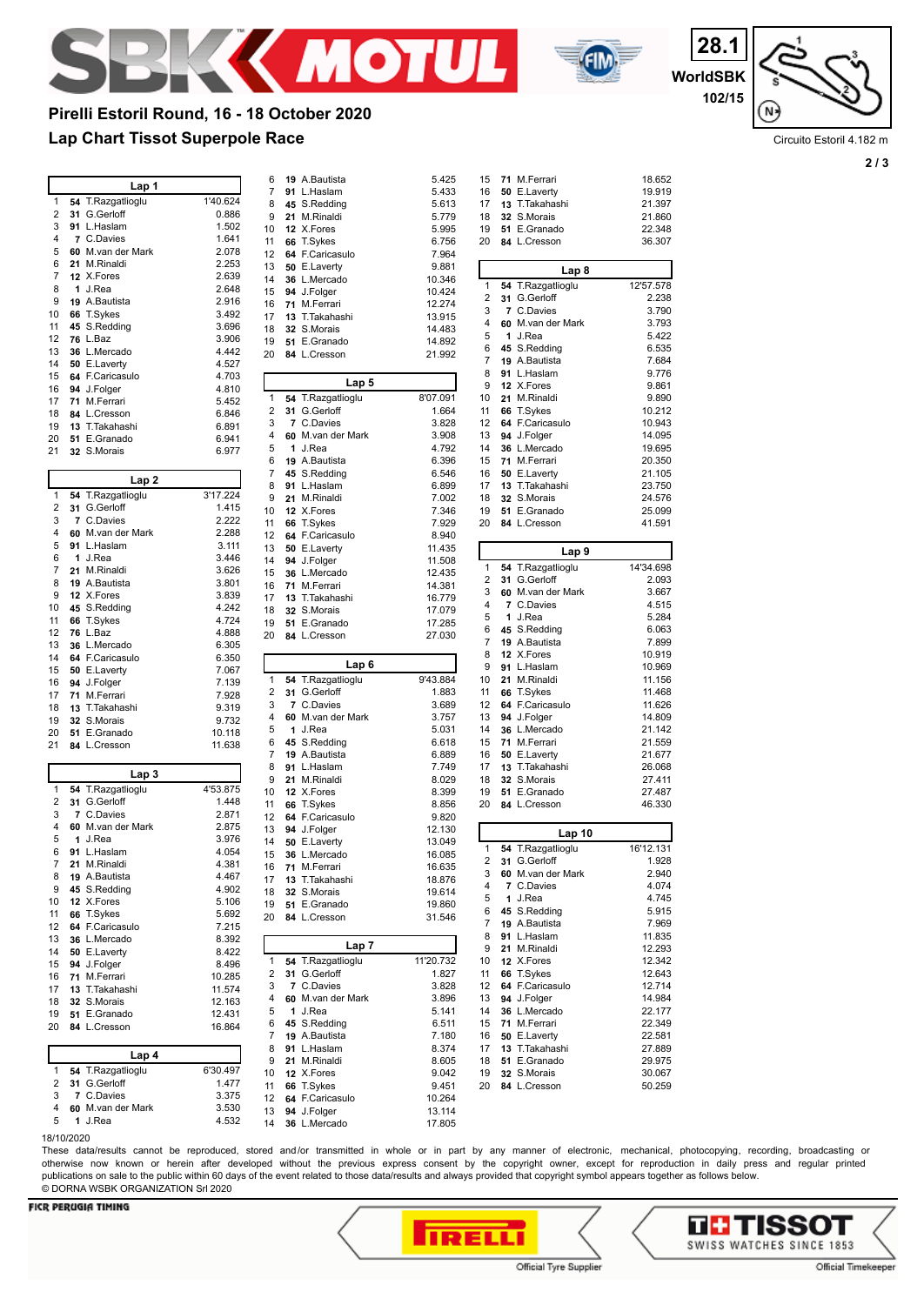



**28.1 WorldSBK 102/15** N

# **Lap Chart Tissot Superpole Race Pirelli Estoril Round, 16 - 18 October 2020**

Circuito Estoril 4.182 m

**3 / 3**

**Race Pace Comparison**

|                | 54 Raz   | 31 Ger   | 60 vdM   | 7 Dav    | 1 Rea    | 45 Red   | 19 Bau   | 91 Has   | <b>21 Rin</b> | 12 For   | 66 Svk   | 64 Car   | 94 Fol   | 36 Mer   |
|----------------|----------|----------|----------|----------|----------|----------|----------|----------|---------------|----------|----------|----------|----------|----------|
|                | 1'40.624 | 1'41.510 | 1'42.702 | 1'42.265 | 1'43.272 | 1'44.320 | 1'43.540 | 1'42.126 | 1'42.877      | 1'43.263 | 1'44.116 | 1'45.327 | 1'45.434 | 1'45.066 |
| $\overline{2}$ | 1'36.600 | 1'37.129 | 1'36.810 | 1'37.181 | 1'37.398 | 1'37.146 | 1'37.485 | 1'38.209 | 1'37.973      | 1'37.800 | 1'37.832 | 1'38.247 | 1'38.929 | 1'38.463 |
| 3              | 1'36.651 | 1'36.684 | 1'37.238 | 1'37.300 | 1'37.181 | 1'37.311 | 1'37.317 | 1'37.594 | 1'37.406      | 1'37.918 | 1'37.619 | 1'37.516 | 1'38.008 | 1'38.738 |
| 4              | 1'36.622 | 1'36.651 | 1'37.277 | 1'37.126 | 1'37.178 | 1'37.333 | 1'37.580 | 1'38.001 | 1'38.020      | 1'37.511 | 1'37.686 | 1'37.371 | 1'38.550 | 1'38.576 |
| 5              | 1'36.594 | 1'36.781 | 1'36.972 | 1'37.047 | 1'36.854 | 1'37.527 | 1'37.565 | 1'38.060 | 1'37.817      | 1'37.945 | 1'37.767 | 1'37.570 | 1'37.678 | 1'38.683 |
| 6              | 1'36.793 | 1'37.012 | 1'36.642 | 1'36.654 | 1'37.032 | 1'36.865 | 1'37.286 | 1'37.643 | 1'37.820      | 1'37.846 | 1'37.720 | 1'37.673 | 1'37.415 | 1'40.443 |
| $\overline{ }$ | 1'36.848 | 1'36.792 | 1'36.987 | 1'36.987 | 1'36.958 | 1'36.741 | 1'37.139 | 1'37.473 | 1'37.424      | 1'37.491 | 1'37.443 | 1'37.292 | 1'37.832 | 1'38.568 |
| 8              | 1'36.846 | 1'37.257 | 1'36.743 | 1'36.808 | 1'37.127 | 1'36.870 | 1'37.350 | 1'38.248 | 1'38.131      | 1'37.665 | 1'37.607 | 1'37.525 | 1'37.827 | 1'38.736 |
| 9              | 1'37.120 | 1'36.975 | 1'36.994 | 1'37.845 | 1'36.982 | 1'36.648 | 1'37.335 | 1'38.313 | 1'38.386      | 1'38.178 | 1'38.376 | 1'37.803 | 1'37.834 | 1'38.567 |
| 10             | 1'37.433 | 1'37.268 | 1'36.706 | 1'36.992 | 1'36.894 | 1'37.285 | 1'37.503 | 1'38.299 | 1'38.570      | 1'38.856 | 1'38.608 | 1'38.521 | 1'37.608 | 1'38.468 |

|                 | 71 Fer   | 50 Lav   | 13 Tak   | 51 Gra   | 32 Mor   | 84 Cre   | 76 Baz   |
|-----------------|----------|----------|----------|----------|----------|----------|----------|
| $\mathbf{1}$    | 1'46.076 | 1'45.151 | 1'47.515 | 1'47.565 | 1'47.601 | 1'47.470 | 1'44.530 |
| $\overline{2}$  | 1'39.076 | 1'39.140 | 1'39.028 | 1'39.777 | 1'39.355 | 1'41.392 | 1'37.582 |
| 3               | 1'39.008 | 1'38.006 | 1'38.906 | 1'38.964 | 1'39.082 | 1'41.877 |          |
| 4               | 1'38.611 | 1'38.081 | 1'38.963 | 1'39.083 | 1'38.942 | 1'41.750 |          |
| 5               | 1'38.701 | 1'38.148 | 1'39.458 | 1'38.987 | 1'39.190 | 1'41.632 |          |
| 6               | 1'39.047 | 1'38.407 | 1'38.890 | 1'39.368 | 1'39.328 | 1'41.309 |          |
| $\overline{7}$  | 1'38.865 | 1'43.718 | 1'39.369 | 1'39.336 | 1'39.094 | 1'41.609 |          |
| 8               | 1'38.544 | 1'38.032 | 1'39.199 | 1'39.597 | 1'39.562 | 1'42.130 |          |
| 9               | 1'38.329 | 1'37.692 | 1'39.438 | 1'39.508 | 1'39.955 | 1'41.859 |          |
| 10 <sup>1</sup> | 1'38.223 | 1'38.337 | 1'39.254 | 1'39.921 | 1'40.089 | 1'41.362 |          |

18/10/2020

These data/results cannot be reproduced, stored and/or transmitted in whole or in part by any manner of electronic, mechanical, photocopying, recording, broadcasting or otherwise now known or herein after developed without the previous express consent by the copyright owner, except for reproduction in daily press and regular printed publications on sale to the public within 60 days of the event related to those data/results and always provided that copyright symbol appears together as follows below. © DORNA WSBK ORGANIZATION Srl 2020



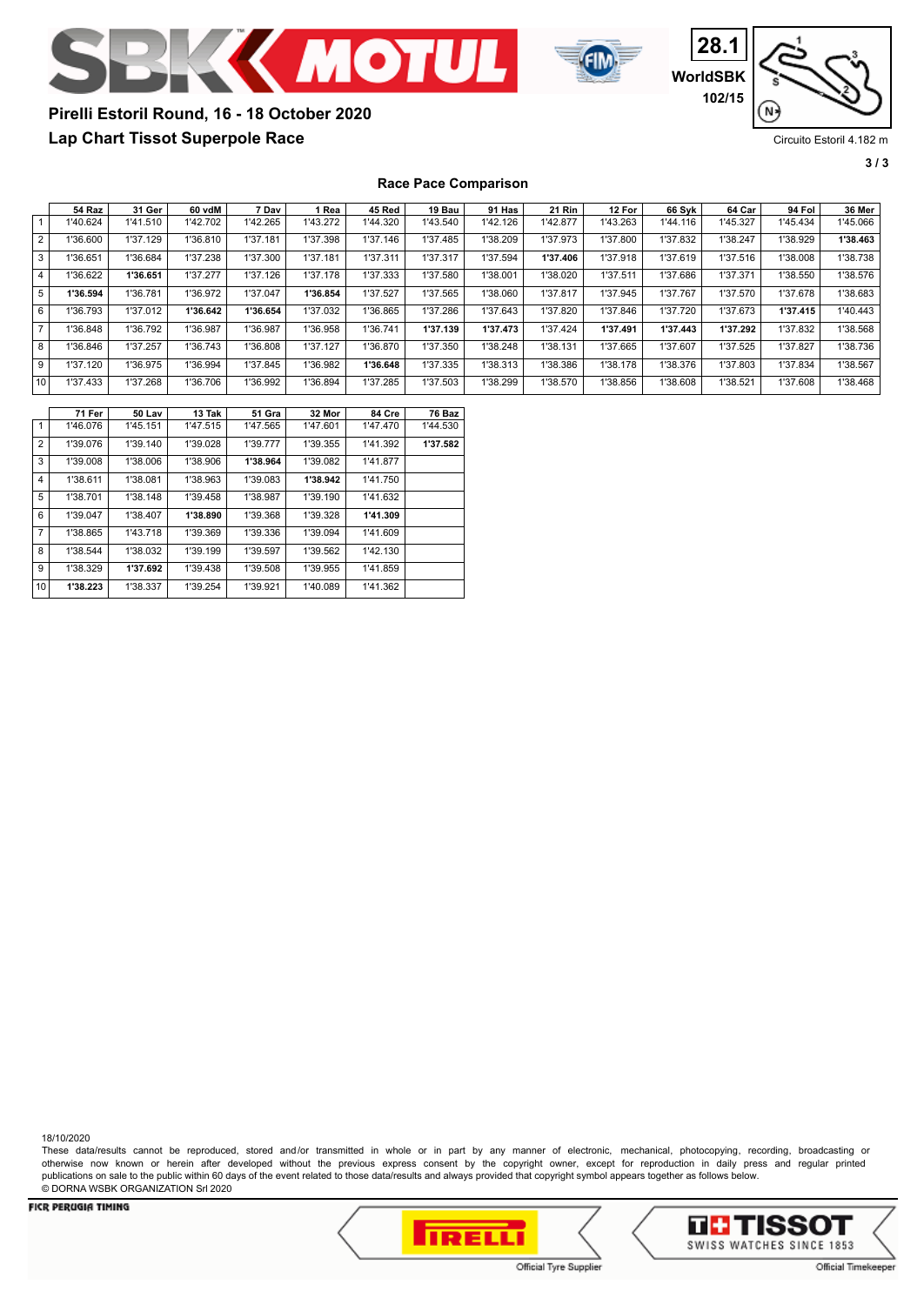



**28.2 WorldSBK 102/15** N.

# **Best Sectors & Speed Tissot Superpole Race** Circuito Estoril 4.182 m **Pirelli Estoril Round, 16 - 18 October 2020**

|                |                                   | <b>RESULTS</b>                                                       |                              |                                      |                       | <b>SPEED</b>                                           |                  |
|----------------|-----------------------------------|----------------------------------------------------------------------|------------------------------|--------------------------------------|-----------------------|--------------------------------------------------------|------------------|
| $\overline{1}$ | 54 T. RAZGATLIOGLU                | Yamaha YZF R1                                                        | Laps 10                      | $\mathbf{1}$                         | 54 T. RAZGATLIOGLU    | Yamaha YZF R1                                          | 282,5            |
| $\overline{c}$ | 31 G. GERLOFF                     | Yamaha YZF R1                                                        | 1.928                        | $\overline{c}$                       | 13 T. TAKAHASHI       | Honda CBR1000RR-R                                      | 279,6            |
| 3              | 60 M. VAN DER MARK                | Yamaha YZF R1                                                        | 2.940                        | 3                                    | 36 L. MERCADO         | Ducati Panigale V4 R                                   | 278,2            |
| $\overline{4}$ | 7 C. DAVIES                       | Ducati Panigale V4 R                                                 | 4.074                        | $\overline{4}$                       | 7 C. DAVIES           | Ducati Panigale V4 R                                   | 277,5            |
| 5              | 1 J. REA                          | Kawasaki ZX-10RR                                                     | 4.745                        | 5                                    | 94 J. FOLGER          | Yamaha YZF R1                                          | 274,0            |
| 6              | 45 S. REDDING                     | Ducati Panigale V4 R                                                 | 5.915                        | 6                                    | 31 G. GERLOFF         | Yamaha YZF R1                                          | 274,0            |
| 7              | <b>19 A. BAUTISTA</b>             | Honda CBR1000RR-R                                                    | 7.969                        | $\overline{7}$                       | 64 F. CARICASULO      | Yamaha YZF R1                                          | 273,3            |
| 8              | 91 L. HASLAM                      | Honda CBR1000RR-R                                                    | 11.835                       | 8                                    | 45 S. REDDING         | Ducati Panigale V4 R                                   | 272,0            |
| 9              | 21 M. RINALDI                     | Ducati Panigale V4 R                                                 | 12.293                       | 9                                    | 19 A. <b>BAUTISTA</b> | Honda CBR1000RR-R                                      | 270,7            |
| 10             | 12 X. FORES                       | Kawasaki ZX-10RR                                                     | 12.342                       | 10                                   | 84 L. CRESSON         | Kawasaki ZX-10RR                                       | 270,0            |
| 11             | 66 T. SYKES                       | <b>BMW S1000 RR</b>                                                  | 12.643                       | 11                                   | 91 L. HASLAM          | Honda CBR1000RR-R                                      | 269,3            |
| 12             | 64 F. CARICASULO                  | Yamaha YZF R1                                                        | 12.714                       | 12                                   | 60 M. VAN DER MARK    | Yamaha YZF R1                                          | 268,7            |
| 13             | 94 J. FOLGER                      | Yamaha YZF R1                                                        | 14.984                       | 13                                   | 50 E. LAVERTY         | <b>BMW S1000 RR</b>                                    | 268,7            |
| 14             | 36 L. MERCADO                     | Ducati Panigale V4 R                                                 | 22.177                       | 14                                   | 66 T. SYKES           | <b>BMW S1000 RR</b>                                    | 266,7            |
| 15             | 71 M. FERRARI                     | Ducati Panigale V4 R                                                 | 22.349                       | 15                                   | 1 J. REA              | Kawasaki ZX-10RR                                       | 265,4            |
| 16             | 50 E. LAVERTY                     | <b>BMW S1000 RR</b>                                                  | 22.581                       | 16                                   | 21 M. RINALDI         | Ducati Panigale V4 R                                   | 265,4            |
| 17             | 13 T. TAKAHASHI                   | Honda CBR1000RR-R                                                    | 27.889                       | 17                                   | $12 \times$ FORES     | Kawasaki ZX-10RR                                       | 264,2            |
| 18             | 51 E. GRANADO                     | Honda CBR1000RR-R                                                    | 29.975                       | 18                                   | 71 M. FERRARI         | Ducati Panigale V4 R                                   | 261,7            |
| 19             | 32 S. MORAIS                      | Kawasaki ZX-10RR                                                     | 30.067                       | 19                                   | 76 L. <b>BAZ</b>      | Yamaha YZF R1                                          | 258,0            |
| 20             | 84 L. CRESSON                     | Kawasaki ZX-10RR                                                     | 50.259                       | 20                                   | 32 S. MORAIS          | Kawasaki ZX-10RR                                       | 257,4            |
| <b>RET</b>     | 76 L. BAZ                         | Yamaha YZF R1                                                        | 8 Laps                       | 21                                   | 51 E. GRANADO         | Honda CBR1000RR-R                                      | 252,7            |
| <b>RET</b>     | 22 A. LOWES                       | Kawasaki ZX-10RR                                                     |                              | 22                                   | 22 A. LOWES           | Kawasaki ZX-10RR                                       | 223,9            |
|                |                                   |                                                                      |                              |                                      |                       |                                                        |                  |
|                | <b>SEG. 1</b>                     | <b>SEG. 2</b>                                                        |                              |                                      | SEG.3                 | SEG. 4                                                 |                  |
| $\mathbf{1}$   |                                   | $\mathbf{1}$                                                         | $\mathbf{1}$                 | 45 S. REDDING                        |                       | $\mathbf{1}$                                           |                  |
| $\overline{c}$ | 7 C. DAVIES<br>54 T. RAZGATLIOGLU | 19.433<br>45 S. REDDING<br>19.452<br>$\overline{c}$<br>31 G. GERLOFF | 23.333<br>23.409             | $\overline{c}$<br>54 T. RAZGATLIOGLU | 22.787<br>22.804      | 60 M. VAN DER MARK<br>$\overline{c}$<br>19 A. BAUTISTA | 30.515<br>30.560 |
| 3              | 31 G. GERLOFF                     | 19.566<br>3<br>54 T. RAZGATLIOGLU                                    | 23.441                       | 3<br>1 J. REA                        | 22.807                | 3<br>31 G. GERLOFF                                     | 30.673           |
| $\overline{4}$ | 94 J. FOLGER                      | 19.587<br>$\overline{4}$<br>60 M. VAN DER MARK                       | 23.452<br>$\overline{4}$     | 7 C. DAVIES                          | 22.813                | $\overline{4}$<br>1 J. REA                             | 30.707           |
| 5              | 45 S. REDDING                     | 5<br>19.590<br>7 C. DAVIES                                           | 23.473                       | 5<br>60 M. VAN DER MARK              | 22.814                | 5<br>54 T. RAZGATLIOGLU                                | 30.727           |
| 6              | 60 M. VAN DER MARK                | 19.593<br>$\epsilon$<br>1 J. REA                                     | 23.487                       | 6<br>31 G. GERLOFF                   | 22.842                | 6<br>7 C. DAVIES                                       | 30.738           |
| $\overline{7}$ | 1 J. REA                          | 19.608<br>$\overline{7}$<br>64 F. CARICASULO                         | 23.512<br>$\overline{7}$     | 64 F. CARICASULO                     | 22.934                | $\overline{7}$<br>76 L. BAZ                            | 30.797           |
| 8              | 19 A. BAUTISTA                    | 19.635<br>66 T. SYKES<br>8                                           | 23.532                       | 8<br>12 X. FORES                     | 22.935                | 8<br>45 S. REDDING                                     | 30.807           |
| 9              | 64 F. CARICASULO                  | 19.646<br>9<br>91 L. HASLAM                                          | 23.534                       | 9<br>19 A. BAUTISTA                  | 22.952                | 9<br>21 M. RINALDI                                     | 30.815           |
| 10             | 91 L. HASLAM                      | 19.717<br>94 J. FOLGER<br>10                                         | 23.603<br>10                 | 76 L. BAZ                            | 22.958                | 10<br>12 X. FORES                                      | 30.831           |
| 11             | 21 M. RINALDI                     | 19.731<br>11<br>12 X. FORES                                          | 23.625<br>11                 | 22 A. LOWES                          | 22.984                | 11<br>64 F. CARICASULO                                 | 30.962           |
| 12             | 50 E. LAVERTY                     | 19.732<br>12<br>19 A. BAUTISTA                                       | 23.626<br>12                 | 21 M. RINALDI                        | 22.993                | 66 T. SYKES<br>12                                      | 30.976           |
| 13             | 12 X. FORES                       | 19.734<br>13<br>21 M. RINALDI                                        | 23.640<br>13                 | 91 L. HASLAM                         | 23.022                | 13<br>91 L. HASLAM                                     | 31.011           |
| 14             | 66 T. SYKES                       | 19.796<br>14<br>50 E. LAVERTY                                        | 23.687<br>14                 | 66 T. SYKES                          | 23.039                | 14<br>94 J. FOLGER                                     | 31.079           |
| 15             | 76 L. BAZ                         | 15<br>19.846<br>76 L. BAZ                                            | 23.714<br>15                 | 94 J. FOLGER                         | 23.094                | 15<br>71 M. FERRARI                                    | 31.108           |
| 16             | 36 L. MERCADO                     | 19.874<br>16<br>36 L. MERCADO                                        | 23.761<br>16                 | 50 E. LAVERTY                        | 23.107                | 16<br>50 E. LAVERTY                                    | 31.136           |
| 17             | 13 T. TAKAHASHI                   | 19.911<br>17<br>71 M. FERRARI                                        | 23.773<br>17                 | 51 E. GRANADO                        | 23.220                | 17<br>32 S. MORAIS                                     | 31.238           |
| 18             | 71 M. FERRARI                     | 18<br>19.948<br>13 T. TAKAHASHI                                      | 24.002<br>18                 | 71 M. FERRARI                        | 23.275                | 18<br>36 L. MERCADO                                    | 31.253           |
| 19             | 51 E. GRANADO                     | 19.987<br>19<br>51 E. GRANADO                                        | 19<br>24.017                 | 13 T. TAKAHASHI                      | 23.302                | 19<br>13 T. TAKAHASHI                                  | 31.280           |
| 20             | 32 S. MORAIS                      | 20.152<br>20<br>22 A. LOWES                                          | 24.029<br>20                 | 36 L. MERCADO                        | 23.343                | 20<br>51 E. GRANADO                                    | 31.421           |
| 21<br>22       | 84 L. CRESSON<br>22 A. LOWES      | 20.330<br>21<br>32 S. MORAIS<br>24.575<br>22<br>84 L. CRESSON        | 24.052<br>21<br>24.510<br>22 | 32 S. MORAIS<br>84 L. CRESSON        | 23.347<br>23.961      | 21<br>84 L. CRESSON                                    | 31.891           |

18/10/2020

These data/results cannot be reproduced, stored and/or transmitted in whole or in part by any manner of electronic, mechanical, photocopying, recording, broadcasting or otherwise now known or herein after developed without the previous express consent by the copyright owner, except for reproduction in daily press and regular printed publications on sale to the public within 60 days of the event related to those data/results and always provided that copyright symbol appears together as follows below. © DORNA WSBK ORGANIZATION Srl 2020



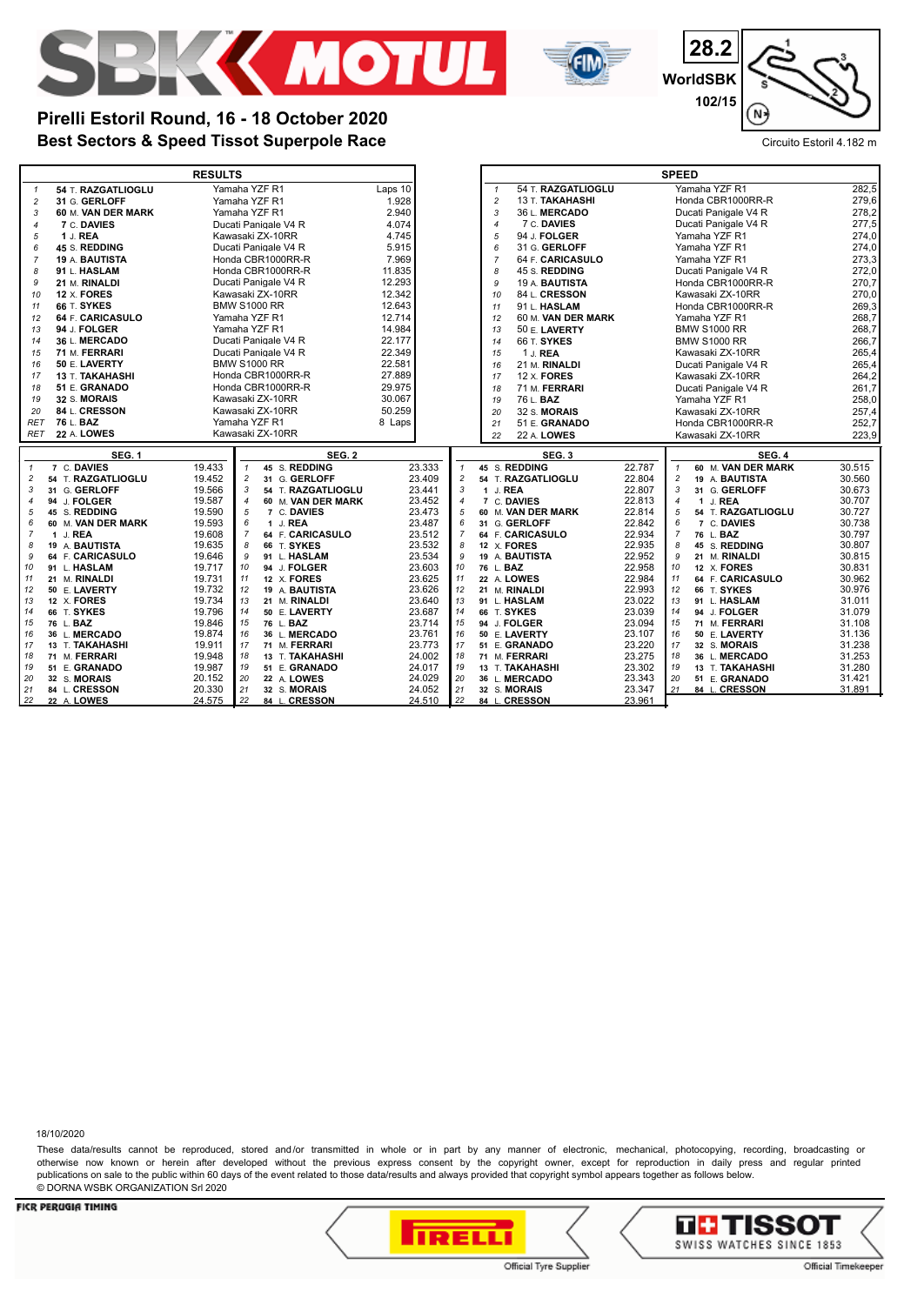





**Chronological Analysis Tissot Superpole Race Pirelli Estoril Round, 16 - 18 October 2020**

|                         | Start at 11:00'31.299<br>54 T. RAZGATLIOGLU (1'36.594) |                  |                               |        |                      |                |                     |                  |                  |                  |                           |                  |                      |                | 1/3                          |
|-------------------------|--------------------------------------------------------|------------------|-------------------------------|--------|----------------------|----------------|---------------------|------------------|------------------|------------------|---------------------------|------------------|----------------------|----------------|------------------------------|
| $1^{\circ}$             |                                                        |                  |                               |        |                      |                |                     | 9                | 19.751           | 23.582           | 22.807                    | 30.842           | 1'36.982             | 261,7          | 11:15'11.281                 |
| Lap                     | Seg.1                                                  | Seg.2            | Seg.3                         | Seg.4  | Lap Time             | km/h           | Local Time          | 10               | 19.651           | 23.487           | 22.966                    | 30.790           | 1'36.894             | 259,8          | 11:16'48.175                 |
| $\mathbf{1}$            |                                                        | 23.571           | 22.844                        | 30.818 | 1'40.624             | 222,1          | 11:02'11.923        |                  |                  |                  |                           |                  |                      |                | Race Time 16'16.876          |
| $\boldsymbol{2}$        | 19.595                                                 | 23.441           | 22.804                        | 30.760 | 1'36.600             | 272,0          | 11:03'48.523        |                  |                  |                  |                           |                  |                      |                |                              |
| 3                       | 19.457                                                 | 23.513           | 22.823                        | 30.858 | 1'36.651             | 276,8          | 11:05'25.174        | $6^{\circ}$      |                  |                  | 45 S. REDDING (1'36.648)  |                  |                      |                |                              |
| 4                       | 19.530                                                 | 23.483           | 22.882                        | 30.727 | 1'36.622             | 278,2          | 11:07'01.796        | Lap              | Seg.1            | Seg.2            | Seg.3                     | Seg.4            | Lap Time             | km/h           | Local Time                   |
| 5                       | 19.452                                                 | 23.527           | 22.840                        | 30.775 | 1'36.594             | 280,3          | 11:08'38.390        | $\mathbf{1}$     |                  | 24.246           | 23.216                    | 31.188           | 1'44.320             | 233,4          | 11:02'15.619                 |
| 6                       | 19.584                                                 | 23.446           | 22.960                        | 30.803 | 1'36.793             | 281,0          | 11:10'15.183        | $\overline{2}$   | 19.999           | 23.426           | 22.865                    | 30.856           | 1'37.146             | 245,9          | 11:03'52.765                 |
| $\overline{7}$          | 19.571                                                 | 23.464           | 22.925                        | 30.888 | 1'36.848             | 276,8          | 11:11'52.031        | $\mathbf{3}$     | 19.844           | 23.585           | 22.930                    | 30.952           | 1'37.311             | 249,2          | 11:05'30.076                 |
|                         |                                                        |                  |                               |        |                      |                |                     | $\overline{4}$   | 19.745           | 23.567           | 22.888                    | 31.133           | 1'37.333             | 258,6          | 11:07'07.409                 |
| 8                       | 19.590                                                 | 23.451           | 22.955                        | 30.850 | 1'36.846             | 278,9          | 11:13'28.877        | 5                | 19.802           | 23.676           | 23.114                    | 30.935           | 1'37.527             | 252,1          | 11:08'44.936                 |
| 9                       | 19.573                                                 | 23.652           | 22.952                        | 30.943 | 1'37.120             | 282,5          | 11:15'05.997        | $\,6\,$          | 19.743           | 23.441           | 22.787                    | 30.894           | 1'36.865             | 257,4          | 11:10'21.801                 |
| 10                      | 19.639                                                 | 23.674           | 23.179                        | 30.941 | 1'37.433             | 279,6          | 11:16'43.430        | $\overline{7}$   | 19.590           | 23.373           | 22.878                    | 30.900           | 1'36.741             | 265,4          | 11:11'58.542                 |
|                         |                                                        |                  |                               |        |                      |                | Race Time 16'12.131 | 8                | 19.675           | 23.389           | 22.826                    | 30.980           | 1'36.870             | 266,7          | 11:13'35.412                 |
| $2^{\circ}$             |                                                        |                  | 31 G. GERLOFF (1'36.651)      |        |                      |                |                     | $\boldsymbol{9}$ | 19.625           | 23.333           | 22.883                    | 30.807           | 1'36.648             | 272,0          | 11:15'12.060                 |
| Lap                     | Seg.1                                                  | Seg.2            | Seg.3                         | Seg.4  | Lap Time             | km/h           | Local Time          | 10               | 19.783           | 23.539           | 22.929                    | 31.034           | 1'37.285             | 262,3          | 11:16'49.345                 |
| $\mathbf{1}$            |                                                        | 23.681           | 23.042                        | 30.877 | 1'41.510             | 223,4          | 11:02'12.809        |                  |                  |                  |                           |                  |                      |                | Race Time 16'18.046          |
| $\sqrt{2}$              | 19.898                                                 | 23.523           | 22.951                        | 30.757 | 1'37.129             | 260,4          | 11:03'49.938        | $7^\circ$        |                  |                  | 19 A. BAUTISTA (1'37.139) |                  |                      |                |                              |
| 3                       | 19.651                                                 | 23.488           | 22.868                        | 30.677 | 1'36.684             | 265,4          | 11:05'26.622        | Lap              | Seg.1            | Seg.2            | Seg.3                     | Seg.4            | Lap Time             | km/h           | Local Time                   |
| 4                       | 19.643                                                 | 23.457           | 22.878                        | 30.673 | 1'36.651             | 268,0          | 11:07'03.273        | $\mathbf{1}$     |                  | 24.275           | 23.483                    | 30.874           | 1'43.540             | 227,1          | 11:02'14.839                 |
| 5                       | 19.698                                                 | 23.441           | 22.875                        | 30.767 | 1'36.781             | 266,7          | 11:08'40.054        | $\sqrt{2}$       | 20.029           | 23.769           | 23.127                    | 30.560           | 1'37.485             | 248,7          | 11:03'52.324                 |
| 6                       | 19.673                                                 | 23.517           | 23.024                        | 30.798 | 1'37.012             | 268,7          | 11:10'17.066        | 3                | 19.822           | 23.778           | 23.079                    | 30.638           | 1'37.317             | 257,4          | 11:05'29.641                 |
| $\overline{7}$          | 19.658                                                 | 23.409           | 22.842                        | 30.883 | 1'36.792             | 266,7          | 11:11'53.858        | $\overline{4}$   | 19.770           | 23.738           | 23.010                    | 31.062           | 1'37.580             | 270,7          | 11:07'07.221                 |
| 8                       | 19.566                                                 | 23.761           | 22.979                        | 30.951 | 1'37.257             | 274,0          | 11:13'31.115        | $\mathbf 5$      | 19.666           | 23.715           | 23.160                    | 31.024           | 1'37.565             | 268,7          | 11:08'44.786                 |
| 9                       | 19.645                                                 | 23.521           | 22.871                        | 30.938 | 1'36.975             | 268,0          | 11:15'08.090        | 6                |                  |                  |                           |                  |                      |                |                              |
| 10                      | 19.691                                                 | 23.548           | 23.091                        | 30.938 | 1'37.268             | 267,4          | 11:16'45.358        | $\overline{7}$   | 19.635           | 23.686           | 23.166                    | 30.799           | 1'37.286             | 268,7          | 11:10'22.072                 |
|                         |                                                        |                  |                               |        |                      |                | Race Time 16'14.059 |                  | 19.780           | 23.685           | 22.952                    | 30.722           | 1'37.139             | 257,4          | 11:11'59.211                 |
|                         |                                                        |                  |                               |        |                      |                |                     | 8<br>9           | 19.715           | 23.645           | 23.064                    | 30.926<br>30.918 | 1'37.350             | 261,7<br>264,8 | 11:13'36.561                 |
| $3^{\circ}$             |                                                        |                  | 60 M. VAN DER MARK (1'36.642) |        |                      |                |                     |                  | 19.677           | 23.626           | 23.114                    |                  | 1'37.335             |                | 11:15'13.896                 |
| Lap                     | Seg.1                                                  | Seg.2            | Seg.3                         | Seg.4  | Lap Time             | km/h           | Local Time          | 10               | 19.741           | 23.716           | 23.043                    | 31.003           | 1'37.503             | 268,0          | 11:16'51.399                 |
| $\mathbf{1}$            |                                                        | 23.934           | 23.061                        | 31.212 | 1'42.702             | 227,1          | 11:02'14.001        |                  |                  |                  |                           |                  |                      |                | Race Time 16'20.100          |
| $\sqrt{2}$              | 19.746                                                 | 23.564           | 22.985                        | 30.515 | 1'36.810             | 253,8          | 11:03'50.811        | $8^{\circ}$      |                  |                  | 91 L. HASLAM (1'37.473)   |                  |                      |                |                              |
| 3                       | 19.929                                                 | 23.699           | 22.895                        | 30.715 | 1'37.238             | 267,4          | 11:05'28.049        | Lap              | Seg.1            | Seg.2            | Seg.3                     | Seg.4            | Lap Time             | km/h           | Local Time                   |
| 4                       | 19.959                                                 | 23.858           | 22.913                        | 30.547 | 1'37.277             | 260,4          | 11:07'05.326        | $\mathbf{1}$     |                  | 23.802           | 23.123                    | 31.011           | 1'42.126             | 223,4          | 11:02'13.425                 |
| 5                       | 19.593                                                 | 23.719           | 23.048                        | 30.612 | 1'36.972             | 261,7          | 11:08'42.298        | $\sqrt{2}$       | 20.066           | 23.974           | 23.049                    | 31.120           | 1'38.209             | 252,7          | 11:03'51.634                 |
| 6                       | 19.660                                                 | 23.520           | 22.864                        | 30.598 | 1'36.642             | 260,4          | 11:10'18.940        | $\mathsf 3$      | 19.885           | 23.675           | 23.022                    | 31.012           | 1'37.594             | 258,0          | 11:05'29.228                 |
| $\overline{7}$          | 19.618                                                 | 23.907           | 22.848                        | 30.614 | 1'36.987             | 268,7          | 11:11'55.927        | $\overline{4}$   | 19.996           | 23.652           | 23.091                    | 31.262           | 1'38.001             | 269,3          | 11:07'07.229                 |
| 8                       | 19.709                                                 | 23.518           | 22.814                        | 30.702 | 1'36.743             | 259,8          | 11:13'32.670        | $\mathbf 5$      | 19.825           | 23.691           | 23.197                    | 31.347           | 1'38.060             | 258,0          | 11:08'45.289                 |
| 9                       | 19.773                                                 | 23.670           | 22.856                        | 30.695 | 1'36.994             | 261,7          | 11:15'09.664        | 6                | 19.802           | 23.701           | 23.121                    | 31.019           | 1'37.643             | 259,2          | 11:10'22.932                 |
| 10                      | 19.734                                                 | 23.452           | 22.866                        | 30.654 | 1'36.706             | 268,7          | 11:16'46.370        | $\overline{7}$   | 19.719           | 23.534           | 23.152                    | 31.068           | 1'37.473             | 261,7          | 11:12'00.405                 |
|                         |                                                        |                  |                               |        |                      |                | Race Time 16'15.071 | 8                | 19.717           | 23.794           | 23.279                    | 31.458           | 1'38.248             | 267,4          | 11:13'38.653                 |
| $4^{\circ}$             |                                                        |                  | 7 C. DAVIES (1'36.654)        |        |                      |                |                     | $\boldsymbol{9}$ | 19.830           | 23.748           | 23.179                    | 31.556           | 1'38.313             | 266,1          | 11:15'16.966                 |
| Lap                     | Seg.1                                                  | Seg.2            | Seg.3                         | Seg.4  | Lap Time             | km/h           | Local Time          | 10               | 19.905           | 23.763           | 23.148                    | 31.483           | 1'38.299             | 268,0          | 11:16'55.265                 |
| 1                       |                                                        | 23.894           | 23.143                        | 30.900 | 1'42.265             | 224,8          | 11:02'13.564        |                  |                  |                  |                           |                  |                      |                | Race Time 16'23.966          |
| $\sqrt{2}$              | 19.769                                                 | 23.596           | 23.049                        | 30.767 | 1'37.181             | 251,5          | 11:03'50.745        |                  |                  |                  |                           |                  |                      |                |                              |
| 3                       | 19.784                                                 | 23.582           | 23.029                        | 30.905 | 1'37.300             | 264,2          | 11:05'28.045        | $9^{\circ}$      |                  |                  | 21 M. RINALDI (1'37.406)  |                  |                      |                |                              |
| 4                       | 19.877                                                 | 23.564           | 22.813                        | 30.872 | 1'37.126             | 260,4          | 11:07'05.171        | Lap              | Seg.1            | Seg.2            | Seg.3                     | Seg.4            | Lap Time             | km/h           | Local Time                   |
| 5                       | 19.542                                                 | 23.550           | 23.217                        | 30.738 | 1'37.047             | 275,4          | 11:08'42.218        | $\overline{1}$   |                  | 24.059           | 23.260                    | 30.847           | 1'42.877             | 231,4          | 11:02'14.176                 |
| 6                       | 19.433                                                 | 23.546           | 22.911                        | 30.764 | 1'36.654             | 274,7          | 11:10'18.872        | $\overline{2}$   | 20.032           | 23.675           | 23.126                    | 31.140           | 1'37.973             | 239,0          | 11:03'52.149                 |
| $\boldsymbol{7}$        | 19.559                                                 | 23.790           | 22.835                        | 30.803 | 1'36.987             | 274,0          | 11:11'55.859        | 3                | 19.801           | 23.682           | 23.108                    | 30.815           | 1'37.406             | 258,0          | 11:05'29.555                 |
| 8                       | 19.566                                                 |                  |                               | 30.948 |                      |                | 11:13'32.667        | $\sqrt{4}$       | 20.082           | 23.748           | 23.186                    | 31.004           | 1'38.020             | 265,4          | 11:07'07.575                 |
| 9                       | 19.670                                                 | 23.473<br>24.012 | 22.821<br>22.985              | 31.178 | 1'36.808<br>1'37.845 | 277,5<br>272,0 | 11:15'10.512        | 5                | 19.890           | 23.708           | 23.148                    | 31.071           | 1'37.817             | 249,2          | 11:08'45.392                 |
|                         |                                                        |                  |                               |        |                      |                |                     | $\boldsymbol{6}$ | 19.889           | 23.871           | 23.158                    | 30.902           | 1'37.820             | 252,1          | 11:10'23.212                 |
| 10                      | 19.738                                                 | 23.496           | 22.870                        | 30.888 | 1'36.992             | 272,7          | 11:16'47.504        | $\overline{7}$   | 19.731           | 23.640           | 23.138                    | 30.915           | 1'37.424             | 258,0          | 11:12'00.636                 |
|                         |                                                        |                  |                               |        |                      |                | Race Time 16'16.205 | 8                | 19.842           | 23.732           | 23.300                    | 31.257           | 1'38.131             | 262,9          | 11:13'38.767                 |
| $5^{\circ}$             |                                                        |                  | 1 J. REA (1'36.854)           |        |                      |                |                     | 9                | 20.128           | 23.787           | 23.269                    | 31.202           | 1'38.386             | 252,7          | 11:15'17.153                 |
| Lap                     | Seg.1                                                  | Seg.2            | Seg.3                         | Seg.4  | Lap Time             | km/h           | Local Time          | $10$             | 20.022           | 23.886           | 22.993                    | 31.669           | 1'38.570             | 256,2          | 11:16'55.723                 |
| $\mathbf{1}$            |                                                        | 24.039           | 23.272                        | 30.812 | 1'43.272             | 236,4          | 11:02'14.571        |                  |                  |                  |                           |                  |                      |                | Race Time 16'24.424          |
| $\overline{\mathbf{c}}$ | 19.903                                                 | 23.646           | 22.969                        | 30.880 | 1'37.398             | 247,6          | 11:03'51.969        | $10^{\circ}$     |                  |                  | 12 X. FORES (1'37.491)    |                  |                      |                |                              |
| 3                       | 19.728                                                 | 23.674           | 22.924                        | 30.855 | 1'37.181             | 255,0          | 11:05'29.150        | Lap              | Seg.1            | Seg.2            | Seg.3                     | Seg.4            | Lap Time             | km/h           | Local Time                   |
| 4                       | 19.852                                                 | 23.573           | 23.046                        | 30.707 | 1'37.178             | 265,4          | 11:07'06.328        | $\mathbf{1}$     |                  | 24.063           | 23.220                    | 30.979           | 1'43.263             | 230,0          | 11:02'14.562                 |
| 5                       | 19.608                                                 | 23.529           | 22.890                        | 30.827 | 1'36.854             | 263,5          | 11:08'43.182        | $\sqrt{2}$       | 20.144           | 23.688           | 23.077                    | 30.891           | 1'37.800             | 249,8          | 11:03'52.362                 |
| 6                       | 19.675                                                 | 23.520           | 23.009                        | 30.828 | 1'37.032             | 261,0          | 11:10'20.214        | $\mathbf{3}$     | 19.961           | 23.855           | 23.271                    | 30.831           | 1'37.918             | 249,8          | 11:05'30.280                 |
| $\overline{7}$          |                                                        |                  | 22.889                        | 30.815 | 1'36.958             | 261,7          | 11:11'57.172        |                  |                  |                  |                           |                  |                      |                |                              |
|                         | 19.660                                                 | 23.594           |                               |        |                      |                |                     | $\overline{4}$   |                  |                  |                           |                  |                      |                |                              |
| 8                       | 19.704                                                 | 23.610           | 22.995                        | 30.818 | 1'37.127             | 264,2          | 11:13'34.299        | 5                | 19.747<br>19.827 | 23.743<br>23.841 | 23.039<br>23.128          | 30.982<br>31.149 | 1'37.511<br>1'37.945 | 257,4<br>253,2 | 11:07'07.791<br>11:08'45.736 |

18/10/2020 P = Pits In/Out - C = Lap Time Cancelled

These data/results cannot be reproduced, stored and/or transmitted in whole or in part by any manner of electronic, mechanical, photocopying, recording, broadcasting or otherwise now known or herein after developed without the previous express consent by the copyright owner, except for reproduction in daily press and regular printed publications on sale to the public within 60 days of the event related to those data/results and always provided that copyright symbol appears together as follows below. © DORNA WSBK ORGANIZATION Srl 2020

### **FICR PERUGIA TIMING**





Official Timekeeper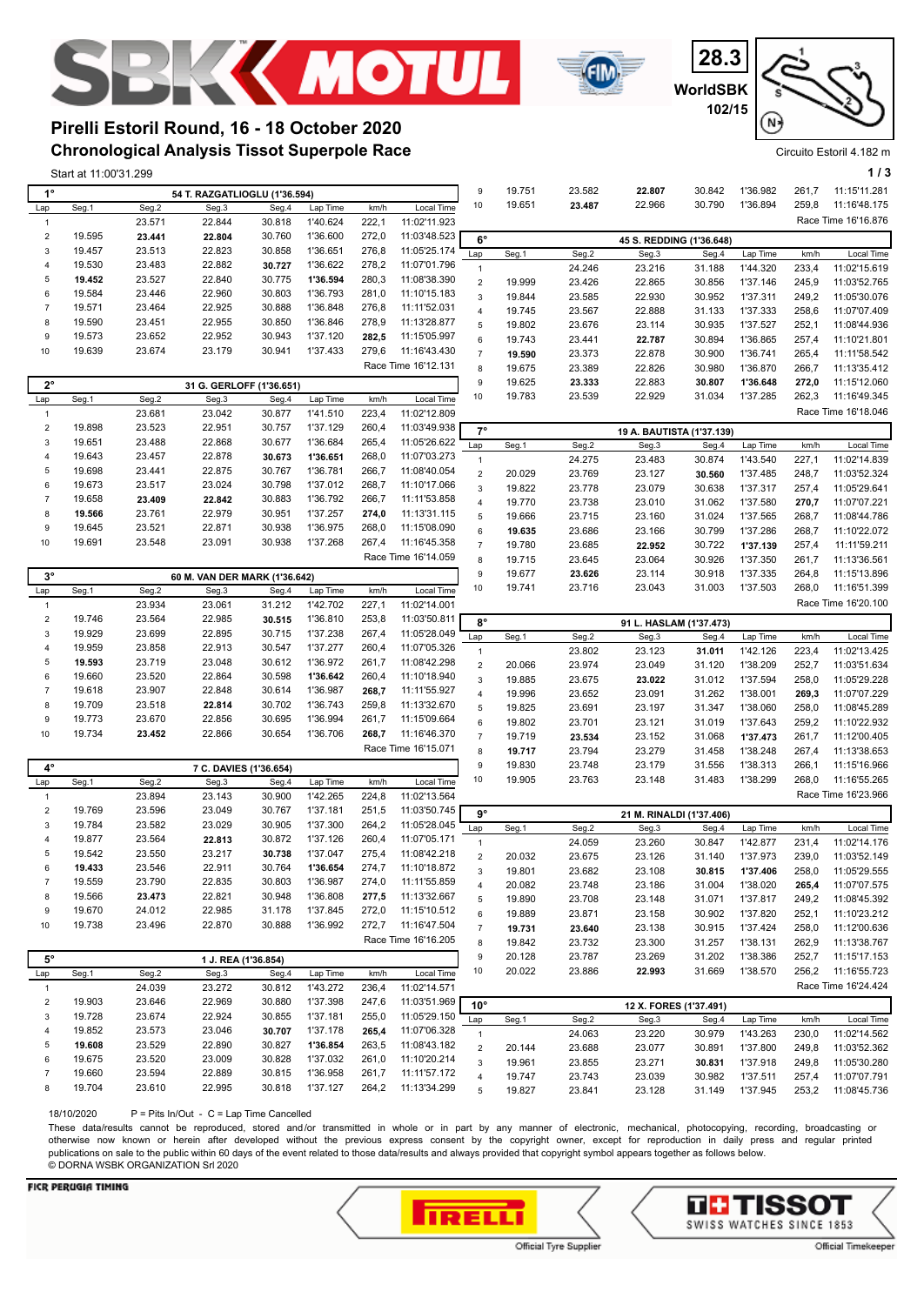





## **Chronological Analysis Tissot Superpole Race Pirelli Estoril Round, 16 - 18 October 2020**

|                                | Start at 11:00'31.299 |                  |                             |                  |                      |                |                              |                           |        |                  |        |                            |          |                | 2/3                 |
|--------------------------------|-----------------------|------------------|-----------------------------|------------------|----------------------|----------------|------------------------------|---------------------------|--------|------------------|--------|----------------------------|----------|----------------|---------------------|
| 6                              | 20.319                | 23.633           | 22.988                      | 30.906           | 1'37.846             | 262,3          | 11:10'23.582                 | 3                         | 20.146 | 23.948           | 23.596 | 31.318                     | 1'39.008 | 251,5          | 11:05'35.459        |
| $\overline{7}$                 | 19.740                | 23.625           | 23.008                      | 31.118           | 1'37.491             | 259,8          | 11:12'01.073                 | $\overline{4}$            | 20.043 | 23.882           | 23.438 | 31.248                     | 1'38.611 | 254,4          | 11:07'14.070        |
| 8                              | 19.734                | 23.669           | 23.128                      | 31.134           | 1'37.665             | 264,2          | 11:13'38.738                 | 5                         | 19.948 | 24.053           | 23.410 | 31.290                     | 1'38.701 | 259,2          | 11:08'52.771        |
| 9                              | 19.894                | 23.856           | 23.086                      | 31.342           | 1'38.178             | 261,7          | 11:15'16.916                 | 6                         | 20.113 | 24.139           | 23.447 | 31.348                     | 1'39.047 | 261,7          | 11:10'31.818        |
| 10                             | 20.077                | 24.261           | 22.935                      | 31.583           | 1'38.856             | 262,3          | 11:16'55.772                 | $\overline{7}$            | 20.118 | 24.005           | 23.384 | 31.358                     | 1'38.865 | 253,8          | 11:12'10.683        |
|                                |                       |                  |                             |                  |                      |                | Race Time 16'24.473          | 8                         | 20.113 |                  | 23.343 | 31.315                     | 1'38.544 | 252,1          | 11:13'49.227        |
|                                |                       |                  |                             |                  |                      |                |                              | 9                         |        | 23.773           |        |                            |          |                |                     |
| $11^{\circ}$                   |                       |                  | 66 T. SYKES (1'37.443)      |                  |                      |                |                              |                           | 19.999 | 23.827           | 23.286 | 31.217                     | 1'38.329 | 255,0          | 11:15'27.556        |
| Lap                            | Seg.1                 | Seg.2            | Seg.3                       | Seg.4            | Lap Time             | km/h           | Local Time                   | 10                        | 20.047 | 23.793           | 23.275 | 31.108                     | 1'38.223 | 259,2          | 11:17'05.779        |
| $\mathbf{1}$                   |                       | 24.105           | 23.508                      | 31.228           | 1'44.116             | 224,8          | 11:02'15.415                 |                           |        |                  |        |                            |          |                | Race Time 16'34.480 |
| $\sqrt{2}$                     | 19.984                | 23.621           | 23.209                      | 31.018           | 1'37.832             | 250,9          | 11:03'53.247                 | $16^{\circ}$              |        |                  |        | 50 E. LAVERTY (1'37.692)   |          |                |                     |
| 3                              | 19.796                | 23.695           | 23.141                      | 30.987           | 1'37.619             | 256,8          | 11:05'30.866                 | Lap                       | Seg.1  | Seg.2            | Seg.3  | Seg.4                      | Lap Time | km/h           | Local Time          |
| $\overline{4}$                 | 19.867                | 23.648           | 23.195                      | 30.976           | 1'37.686             | 259,8          | 11:07'08.552                 | $\mathbf{1}$              |        | 24.262           | 23.450 | 31.437                     | 1'45.151 | 232,4          | 11:02'16.450        |
| 5                              | 20.069                | 23.620           | 23.039                      | 31.039           | 1'37.767             | 266,7          | 11:08'46.319                 | $\mathbf 2$               | 20.461 | 24.157           | 23.319 | 31.203                     | 1'39.140 | 260,4          | 11:03'55.590        |
| 6                              | 19.980                | 23.607           | 23.107                      | 31.026           | 1'37.720             | 262,3          | 11:10'24.039                 | $\ensuremath{\mathsf{3}}$ | 19.752 | 23.862           | 23.256 | 31.136                     | 1'38.006 | 262,3          | 11:05'33.596        |
| $\overline{7}$                 | 19.843                | 23.532           | 23.056                      | 31.012           | 1'37.443             | 254,4          | 11:12'01.482                 | 4                         | 19.733 | 23.820           | 23.201 | 31.327                     | 1'38.081 | 259,8          | 11:07'11.677        |
| 8                              | 19.953                | 23.570           | 23.043                      | 31.041           | 1'37.607             | 248,1          | 11:13'39.089                 | 5                         | 19.732 | 23.930           | 23.201 | 31.285                     | 1'38.148 | 268,7          | 11:08'49.825        |
| 9                              | 20.089                | 23.708           | 23.268                      | 31.311           | 1'38.376             | 252,1          | 11:15'17.465                 |                           | 20.025 | 23.830           | 23.207 | 31.345                     | 1'38.407 | 268,7          | 11:10'28.232        |
|                                |                       |                  |                             |                  |                      |                |                              | 6                         |        |                  |        |                            |          |                |                     |
| 10                             | 20.024                | 23.908           | 23.073                      | 31.603           | 1'38.608             | 253,2          | 11:16'56.073                 | $\boldsymbol{7}$          | 25.356 | 23.862           | 23.240 | 31.260                     | 1'43.718 | 264,2          | 11:12'11.950        |
|                                |                       |                  |                             |                  |                      |                | Race Time 16'24.774          | 8                         | 19.862 | 23.785           | 23.157 | 31.228                     | 1'38.032 | 262,9          | 11:13'49.982        |
| $12^{\circ}$                   |                       |                  | 64 F. CARICASULO (1'37.292) |                  |                      |                |                              | $\boldsymbol{9}$          | 19.732 | 23.687           | 23.107 | 31.166                     | 1'37.692 | 265,4          | 11:15'27.674        |
| Lap                            | Seg.1                 | Seg.2            | Seg.3                       | Seg.4            | Lap Time             | km/h           | Local Time                   | 10                        | 20.057 | 23.901           | 23.204 | 31.175                     | 1'38.337 | 250,4          | 11:17'06.011        |
| $\mathbf{1}$                   |                       | 24.406           | 23.445                      | 31.406           | 1'45.327             | 230,0          | 11:02'16.626                 |                           |        |                  |        |                            |          |                | Race Time 16'34.712 |
| $\sqrt{2}$                     | 20.147                | 23.736           | 23.179                      | 31.185           | 1'38.247             | 248,7          | 11:03'54.873                 | $17^\circ$                |        |                  |        | 13 T. TAKAHASHI (1'38.890) |          |                |                     |
| 3                              | 19.836                | 23.590           | 23.128                      | 30.962           | 1'37.516             | 265,4          | 11:05'32.389                 | Lap                       | Seg.1  | Seg.2            | Seg.3  | Seg.4                      | Lap Time | km/h           | Local Time          |
| 4                              | 19.646                | 23.512           | 22.934                      | 31.279           | 1'37.371             | 265,4          | 11:07'09.760                 | $\mathbf{1}$              |        | 25.042           | 23.918 | 31.936                     | 1'47.515 | 218,1          | 11:02'18.814        |
| 5                              | 19.720                | 23.666           | 23.141                      | 31.043           | 1'37.570             | 266,7          | 11:08'47.330                 | $\mathbf 2$               | 20.005 | 24.099           | 23.491 | 31.433                     | 1'39.028 | 262,9          | 11:03'57.842        |
| 6                              | 19.990                | 23.559           | 22.999                      | 31.125           | 1'37.673             | 273,4          | 11:10'25.003                 | 3                         | 19.911 | 24.136           | 23.579 | 31.280                     | 1'38.906 | 264,8          | 11:05'36.748        |
| $\overline{7}$                 | 19.661                | 23.634           | 22.981                      | 31.016           | 1'37.292             | 266,1          | 11:12'02.295                 | $\sqrt{4}$                | 19.982 | 24.096           | 23.488 | 31.397                     | 1'38.963 | 261,7          | 11:07'15.711        |
| 8                              | 19.706                | 23.574           | 23.155                      | 31.090           | 1'37.525             | 261,7          | 11:13'39.820                 | 5                         | 20.295 | 24.330           | 23.302 | 31.531                     | 1'39.458 | 279,6          | 11:08'55.169        |
| 9                              | 19.837                | 23.699           | 23.239                      | 31.028           | 1'37.803             | 262,3          | 11:15'17.623                 | 6                         | 20.014 | 24.002           | 23.559 | 31.315                     | 1'38.890 | 272,0          | 11:10'34.059        |
| 10                             | 20.044                | 23.781           | 23.388                      | 31.308           | 1'38.521             | 249,2          | 11:16'56.144                 | $\overline{7}$            | 20.128 | 24.114           | 23.510 | 31.617                     | 1'39.369 | 270,0          | 11:12'13.428        |
|                                |                       |                  |                             |                  |                      |                | Race Time 16'24.845          | 8                         | 20.019 | 24.245           | 23.550 | 31.385                     | 1'39.199 | 268,0          | 11:13'52.627        |
|                                |                       |                  |                             |                  |                      |                |                              | 9                         | 20.116 | 24.281           | 23.549 | 31.492                     | 1'39.438 | 263,5          | 11:15'32.065        |
| 13°                            |                       |                  | 94 J. FOLGER (1'37.415)     |                  |                      |                |                              | 10                        | 19.990 | 24.180           | 23.636 | 31.448                     | 1'39.254 | 269,3          | 11:17'11.319        |
| Lap                            | Seg.1                 | Seg.2            | Seg.3                       | Seg.4            | Lap Time             | km/h           | Local Time                   |                           |        |                  |        |                            |          |                | Race Time 16'40.020 |
| $\mathbf{1}$                   |                       | 24.385           | 23.423                      | 31.375           | 1'45.434             | 224,4          | 11:02'16.733                 |                           |        |                  |        |                            |          |                |                     |
| $\sqrt{2}$                     | 20.258                | 24.088           | 23.427                      | 31.156           | 1'38.929             | 257,4          | 11:03'55.662                 | $18^\circ$                |        |                  |        | 51 E. GRANADO (1'38.964)   |          |                |                     |
| 3                              | 19.836                | 23.763           | 23.330                      | 31.079           | 1'38.008             | 257,4          | 11:05'33.670                 | Lap                       | Seg.1  | Seg.2            | Seg.3  | Seg.4                      | Lap Time | km/h           | Local Time          |
| $\overline{4}$                 | 20.059                | 23.925           | 23.320                      | 31.246           | 1'38.550             | 248,1          | 11:07'12.220                 | $\mathbf{1}$              |        | 25.131           | 23.784 | 31.878                     | 1'47.565 | 210,2          | 11:02'18.864        |
| 5                              | 19.653                | 23.603           |                             |                  |                      |                |                              |                           |        |                  |        |                            |          |                |                     |
| 6                              | 19.587                |                  | 23.189                      | 31.233           | 1'37.678             | 265,4          | 11:08'49.898                 | $\overline{2}$            | 20.641 | 24.192           | 23.491 | 31.453                     | 1'39.777 | 252,7          | 11:03'58.641        |
| $\overline{7}$                 |                       | 23.618           | 23.094                      | 31.116           | 1'37.415             | 274,0          | 11:10'27.313                 | 3                         | 19.987 | 24.195           | 23.351 | 31.431                     | 1'38.964 | 251,5          | 11:05'37.605        |
|                                | 19.768                | 23.670           | 23.133                      | 31.261           | 1'37.832             | 265,4          | 11:12'05.145                 | $\overline{4}$            | 20.232 | 24.017           | 23.339 | 31.495                     | 1'39.083 | 249,8          | 11:07'16.688        |
| 8                              | 19.766                | 23.615           | 23.267                      | 31.179           | 1'37.827             | 272,0          | 11:13'42.972                 | 5                         | 20.274 | 24.072           | 23.220 | 31.421                     | 1'38.987 | 248,1          | 11:08'55.675        |
| 9                              | 19.763                | 23.692           | 23.194                      | 31.185           | 1'37.834             | 266,7          | 11:15'20.806                 | 6                         | 20.235 | 24.110           | 23.477 | 31.546                     | 1'39.368 | 243,7          | 11:10'35.043        |
| 10                             | 19.719                | 23.609           | 23.126                      | 31.154           | 1'37.608             | 270,7          | 11:16'58.414                 | $\overline{7}$            | 20.209 | 24.128           | 23.384 | 31.615                     | 1'39.336 | 250,9          | 11:12'14.379        |
|                                |                       |                  |                             |                  |                      |                | Race Time 16'27.115          | 8                         | 20.334 | 24.205           | 23.436 | 31.622                     | 1'39.597 | 252,7          | 11:13'53.976        |
|                                |                       |                  |                             |                  |                      |                |                              | 9                         | 20.283 | 24.196           | 23.473 | 31.556                     | 1'39.508 | 246,4          | 11:15'33.484        |
| $14^\circ$                     |                       |                  | 36 L. MERCADO (1'38.463)    |                  |                      |                |                              | 10                        | 20.535 | 24.204           | 23.373 | 31.809                     | 1'39.921 | 239,0          | 11:17'13.405        |
| Lap<br>$\mathbf{1}$            | Seg.1                 | Seg.2            | Seg.3                       | Seg.4            | Lap Time             | km/h           | Local Time                   |                           |        |                  |        |                            |          |                | Race Time 16'42.106 |
|                                | 19.964                | 24.357           | 23.730                      | 31.425           | 1'45.066             | 237,9<br>255,0 | 11:02'16.365                 |                           |        |                  |        |                            |          |                |                     |
| $\sqrt{2}$                     |                       | 23.903           | 23.343                      | 31.253           | 1'38.463             |                | 11:03'54.828                 | 19°                       |        |                  |        | 32 S. MORAIS (1'38.942)    |          | km/h           |                     |
| 3                              | 20.082                | 23.852           | 23.432                      | 31.372           | 1'38.738             | 260,4          | 11:05'33.566                 | Lap                       | Seg.1  | Seg.2            | Seg.3  | Seg.4                      | Lap Time |                | Local Time          |
| $\overline{4}$                 | 19.984                | 23.891           | 23.379                      | 31.322           | 1'38.576             | 253,2          | 11:07'12.142                 | $\mathbf{1}$              |        | 25.393           | 23.942 | 31.585                     | 1'47.601 | 225,7          | 11:02'18.900        |
| 5                              | 19.996<br>21.336      | 23.901           | 23.395                      | 31.391<br>31.500 | 1'38.683<br>1'40.443 | 259,2<br>273,4 | 11:08'50.825                 | $\overline{c}$<br>3       | 20.359 | 24.225<br>24.129 | 23.506 | 31.265                     | 1'39.355 | 252,7<br>249,8 | 11:03'58.255        |
| 6                              |                       | 24.111           | 23.496                      |                  |                      |                | 11:10'31.268                 |                           | 20.152 |                  | 23.481 | 31.320                     | 1'39.082 |                | 11:05'37.337        |
| $\overline{7}$                 | 19.937                | 23.825           | 23.477                      | 31.329           | 1'38.568             | 273,4          | 11:12'09.836                 | $\overline{\mathbf{4}}$   | 20.179 | 24.052           | 23.473 | 31.238                     | 1'38.942 | 249,8          | 11:07'16.279        |
| 8                              | 19.970                | 23.830           | 23.500                      | 31.436           | 1'38.736             | 264,2          | 11:13'48.572                 | 5                         | 20.211 | 24.195           | 23.347 | 31.437                     | 1'39.190 | 257,4          | 11:08'55.469        |
| 9                              | 19.960                | 23.810           | 23.357                      | 31.440           | 1'38.567             | 278,2          | 11:15'27.139                 | 6                         | 20.231 | 24.144           | 23.504 | 31.449                     | 1'39.328 | 245,9          | 11:10'34.797        |
| 10                             | 19.874                | 23.761           | 23.373                      | 31.460           | 1'38.468             | 264,8          | 11:17'05.607                 | $\boldsymbol{7}$          | 20.206 | 24.059           | 23.491 | 31.338                     | 1'39.094 | 249,2          | 11:12'13.891        |
|                                |                       |                  |                             |                  |                      |                | Race Time 16'34.308          | 8                         | 20.464 | 24.114           | 23.561 | 31.423                     | 1'39.562 | 250,9          | 11:13'53.453        |
| $15^{\circ}$                   |                       |                  | 71 M. FERRARI (1'38.223)    |                  |                      |                |                              | $\boldsymbol{9}$          | 20.430 | 24.275           | 23.653 | 31.597                     | 1'39.955 | 253,8          | 11:15'33.408        |
| Lap                            | Seg.1                 | Seg.2            | Seg.3                       | Seg.4            | Lap Time             | km/h           | Local Time                   | 10                        | 20.288 | 24.359           | 23.453 | 31.989                     | 1'40.089 | 249,2          | 11:17'13.497        |
| $\mathbf{1}$<br>$\overline{2}$ | 20.284                | 24.623<br>24.115 | 23.689<br>23.413            | 31.330<br>31.264 | 1'46.076<br>1'39.076 | 222,1<br>241,1 | 11:02'17.375<br>11:03'56.451 |                           |        |                  |        |                            |          |                | Race Time 16'42.198 |

18/10/2020 P = Pits In/Out - C = Lap Time Cancelled

These data/results cannot be reproduced, stored and/or transmitted in whole or in part by any manner of electronic, mechanical, photocopying, recording, broadcasting or otherwise now known or herein after developed without the previous express consent by the copyright owner, except for reproduction in daily press and regular printed publications on sale to the public within 60 days of the event related to those data/results and always provided that copyright symbol appears together as follows below. © DORNA WSBK ORGANIZATION Srl 2020



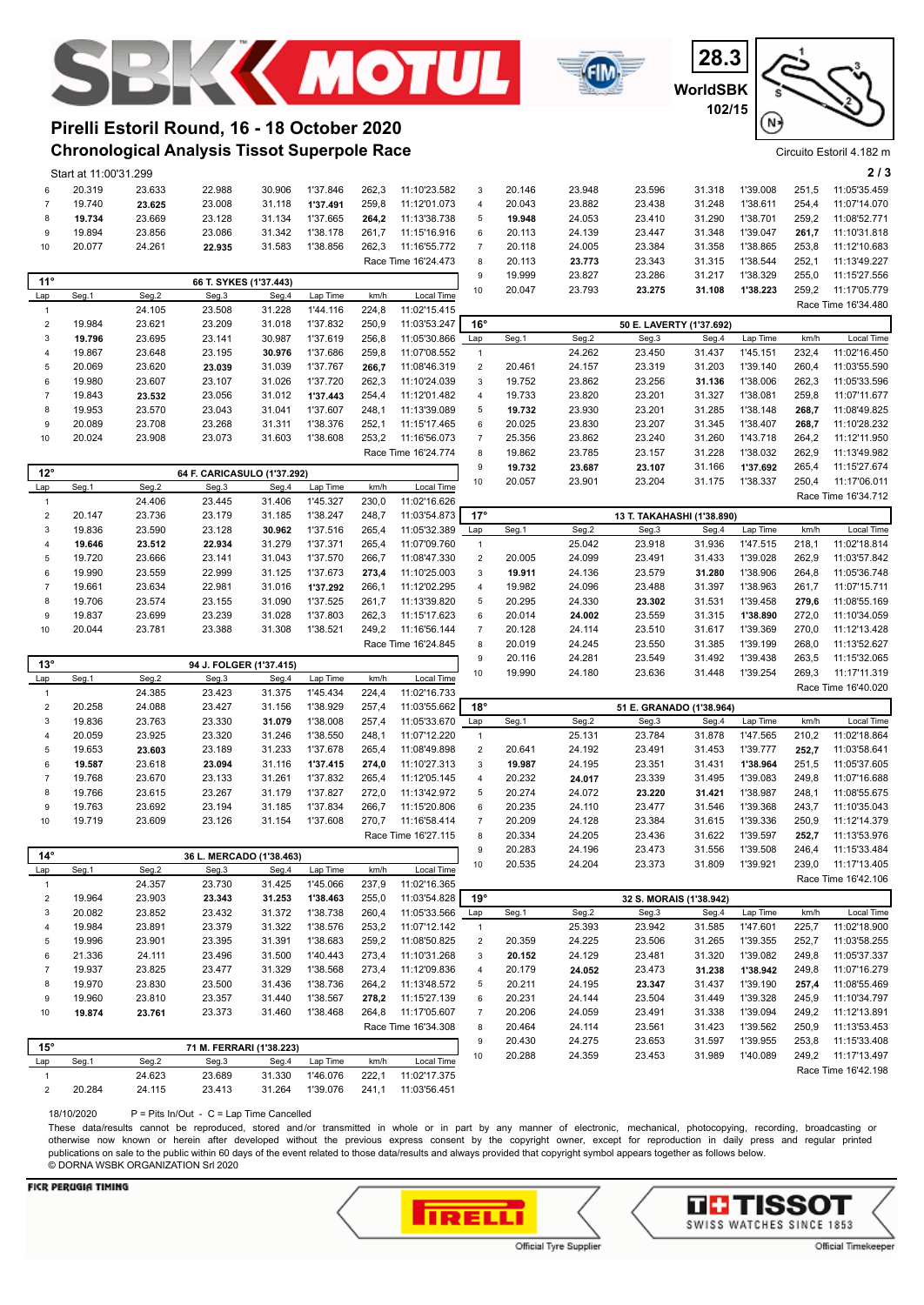

**WorldSBK 28.3 102/15**



Circuito Estoril 4.182 m

## **Chronological Analysis Tissot Superpole Race Pirelli Estoril Round, 16 - 18 October 2020**

Start at 11:00'31.299 **3 / 3**

| $20^{\circ}$   |        |        | 84 L. CRESSON (1'41.309) |        |          |       |                     |
|----------------|--------|--------|--------------------------|--------|----------|-------|---------------------|
| Lap            | Seg.1  | Seg.2  | Seg.3                    | Seg.4  | Lap Time | km/h  | Local Time          |
|                |        | 24.994 | 24.076                   | 31.978 | 1'47.470 | 225.7 | 11:02'18.769        |
| $\overline{2}$ | 20.996 | 24.510 | 23.995                   | 31.891 | 1'41.392 | 270.0 | 11:04'00.161        |
| 3              | 20.605 | 24.729 | 24.285                   | 32.258 | 1'41.877 | 261.0 | 11:05'42.038        |
| 4              | 20.695 | 24.795 | 24.041                   | 32.219 | 1'41.750 | 254.4 | 11:07'23.788        |
| 5              | 20.500 | 24.757 | 24.145                   | 32.230 | 1'41.632 | 258.6 | 11:09'05.420        |
| 6              | 20.330 | 24.715 | 24.136                   | 32.128 | 1'41.309 | 268.7 | 11:10'46.729        |
| $\overline{7}$ | 20.667 | 24.739 | 23.996                   | 32.207 | 1'41.609 | 253.8 | 11:12'28.338        |
| 8              | 20.826 | 24.864 | 24.125                   | 32.315 | 1'42.130 | 264.2 | 11:14'10.468        |
| 9              | 20.647 | 24.711 | 24.017                   | 32.484 | 1'41.859 | 261.0 | 11:15'52.327        |
| 10             | 20.641 | 24.703 | 23.961                   | 32.057 | 1'41.362 | 256,2 | 11:17'33.689        |
|                |        |        |                          |        |          |       | Race Time 17'02.390 |

| <b>RET</b> |        |        | 76 L. BAZ (1'37.582) |        |          |       |                    |
|------------|--------|--------|----------------------|--------|----------|-------|--------------------|
| Lap        | Sea.1  | Sea.2  | Seg.3                | Sea.4  | Lap Time | km/h  | Local Time         |
|            |        | 24.242 | 23.316               | 31.561 | 1'44.530 | 226.2 | 11:02'15.829       |
|            | 20.113 | 23.714 | 22.958               | 30.797 | 1'37.582 | 243.7 | 11:03'53.411       |
|            |        |        |                      |        |          |       | Race Time 3'22.112 |

18/10/2020 P = Pits In/Out - C = Lap Time Cancelled

These data/results cannot be reproduced, stored and/or transmitted in whole or in part by any manner of electronic, mechanical, photocopying, recording, broadcasting or otherwise now known or herein after developed without the previous express consent by the copyright owner, except for reproduction in daily press and regular printed publications on sale to the public within 60 days of the event related to those data/results and always provided that copyright symbol appears together as follows below. © DORNA WSBK ORGANIZATION Srl 2020



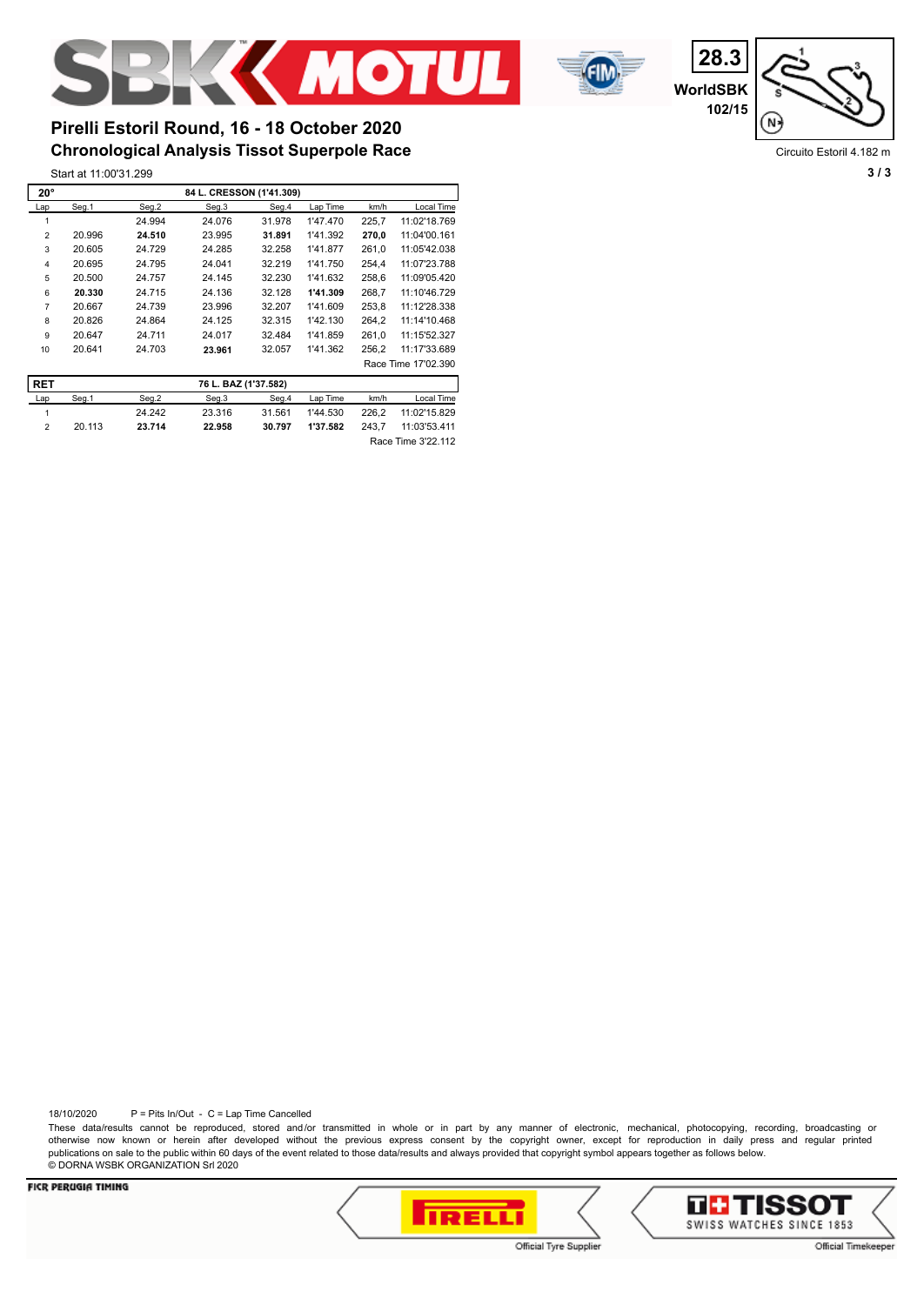



**28.4 WorldSBK 102/15**

**Weather Report Tissot Superpole Race** Circuito Estoril 4.182 m **Pirelli Estoril Round, 16 - 18 October 2020 Session started 11:01 - Session ended 11:18**

# **Air Temperature**

**Track Temperature**



## **Air Pressure**





# **Wind Speed**





### 18/10/2020

These data/results cannot be reproduced, stored and/or transmitted in whole or in part by any manner of electronic, mechanical, photocopying, recording, broadcasting or otherwise now known or herein after developed without the previous express consent by the copyright owner, except for reproduction in daily press and regular printed publications on sale to the public within 60 days of the event related to those data/results and always provided that copyright symbol appears together as follows below. © DORNA WSBK ORGANIZATION Srl 2020

## **FICR PERUGIA TIMING**





 $N$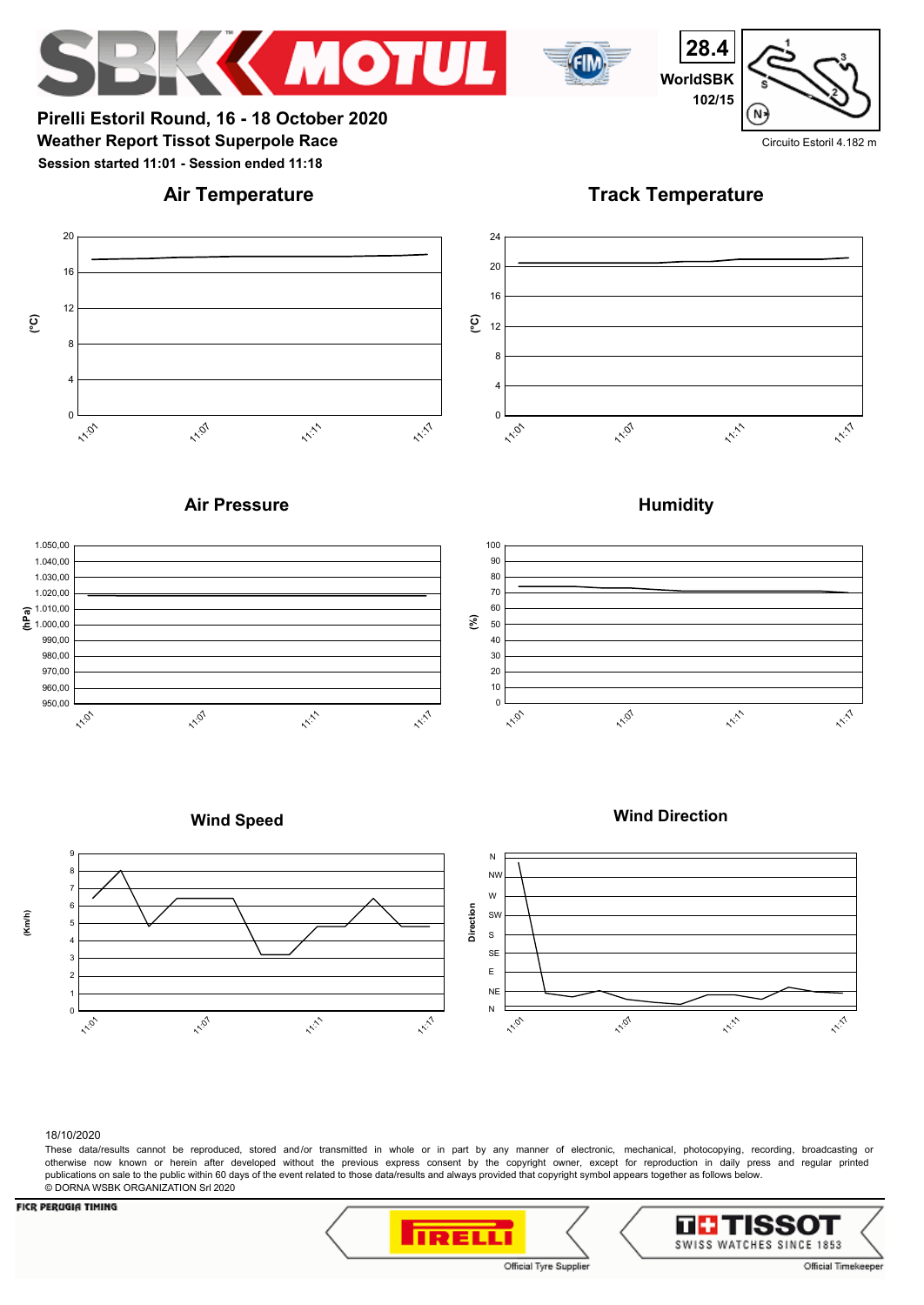



**28.5 WorldSBK 102/15** 'N:

Circuito Estoril 4.182 m

# **Manufacturers Standings Pirelli Estoril Round, 16 - 18 October 2020**

|            | Points From First<br>Points | Points From Previous<br>$\overline{\phantom{0}}$<br>March | PHILLIP ISLAND          | $\sim$<br>August<br><b>JEREZ</b> | PORTIMÃO<br>ၜ<br>August | $\boldsymbol{S}$<br>ARAGON<br>August | $\circ$<br>September<br><b>TERUEL</b> | $_{20}$<br>BARCELONA<br>September | MAGNY-COURS<br>4<br>October | $\frac{8}{1}$<br><b>ESTORIL</b><br>October |  |  |  |  |
|------------|-----------------------------|-----------------------------------------------------------|-------------------------|----------------------------------|-------------------------|--------------------------------------|---------------------------------------|-----------------------------------|-----------------------------|--------------------------------------------|--|--|--|--|
| 1 KAWASAKI | 384                         |                                                           | 20 25<br>12             | 20<br>11<br>12                   | 25 25<br>12             | 25<br>16<br>12                       | 20<br>25<br>9                         | 25<br>13<br>9                     | 25<br>13<br>12              | 13<br>5                                    |  |  |  |  |
| 2 DUCATI   | 366<br>18                   |                                                           | 16 16<br>$\overline{7}$ | 25<br>25<br>9                    | 11 20<br>5              | 20<br>25<br>9                        | 25<br>20<br>12                        | 25<br>20<br>6                     | 25<br>13<br>6               | 20<br>6                                    |  |  |  |  |
| 3 YAMAHA   | 314<br>70                   | 52                                                        | 25 13<br>9              | 16<br>16<br>$\overline{7}$       | 20<br>16<br>9           | 11<br>10<br>$\overline{7}$           | 13<br>10<br>3                         | 13<br>20<br>12                    | 20<br>20<br>7               | 25<br>12                                   |  |  |  |  |
| 4 HONDA    | 155<br>229 159              |                                                           | 11 10<br>$\overline{2}$ | 9<br>8                           | $7$ 11                  | 6<br>16<br>6                         | 9<br>13<br>6                          | $\overline{7}$<br>11              | 3<br>4                      | 11<br>3                                    |  |  |  |  |
| 5 BMW      | 95<br>289                   | $\overline{7}$<br>60                                      | 6<br>4                  | 5<br>1<br>4                      | 8<br>9<br>4             | 4                                    | 8<br>5<br>1                           | 11<br>5<br>1                      | 6                           | 6                                          |  |  |  |  |
| 6 APRILIA  | 380<br>$\overline{4}$<br>91 |                                                           |                         | 4                                |                         |                                      |                                       |                                   |                             |                                            |  |  |  |  |

18/10/2020 First Line: Race 1 & 2 - Second Line: Tissot Superpole Race

These data/results cannot be reproduced, stored and/or transmitted in whole or in part by any manner of electronic, mechanical, photocopying, recording, broadcasting or otherwise now known or herein after developed without the previous express consent by the copyright owner, except for reproduction in daily press and regular printed publications on sale to the public within 60 days of the event related to those data/results and always provided that copyright symbol appears together as follows below. © DORNA WSBK ORGANIZATION Srl 2020



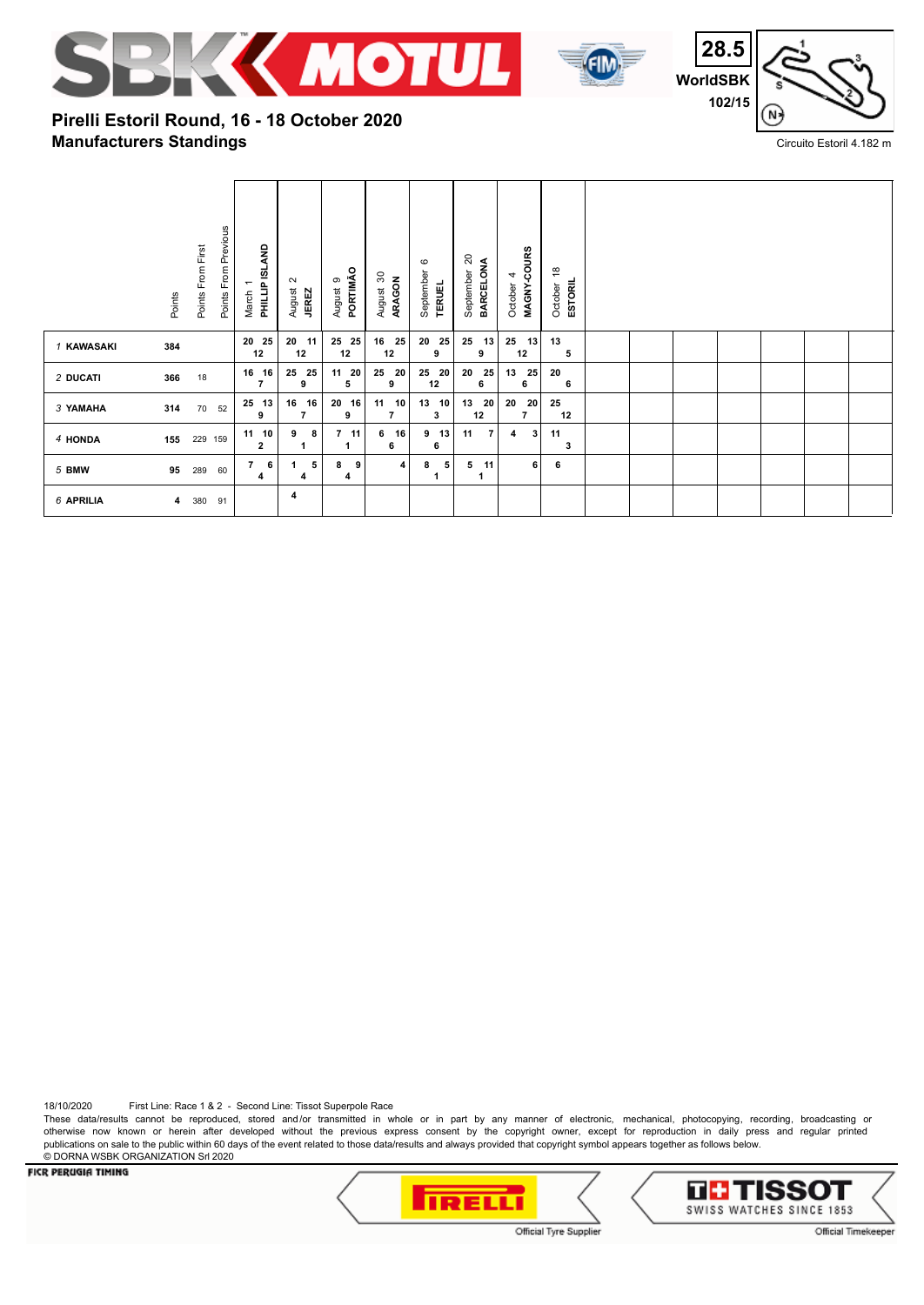





Circuito Estoril 4.182 m

# **Tissot Superpole Award Pirelli Estoril Round, 16 - 18 October 2020**

|                                    | Points | Points From First | Points From Previous | March 1      | PHILLIP ISLAND  | $\sim$<br>August | <b>JEREZ</b>    | August 9     | PORTIMÃO       | August 30 | ARAGON         | $\mathbf \circ$<br>September | <b>TERUEL</b>   | $\overline{20}$<br>September | <b>BARCELONA</b>        | 4<br>October | MAGNY-COURS     | $\overset{\circ}{\tau}$<br>October | ESTORIL        |  |  |  |  |
|------------------------------------|--------|-------------------|----------------------|--------------|-----------------|------------------|-----------------|--------------|----------------|-----------|----------------|------------------------------|-----------------|------------------------------|-------------------------|--------------|-----------------|------------------------------------|----------------|--|--|--|--|
| 1 REA<br>Jonathan (GBR)            | 154    |                   |                      |              | 7 <sub>12</sub> |                  | 9 <sub>12</sub> |              | 12 12          |           | 12 12          |                              | $12 \quad 9$    |                              | $12 \quad 9$            |              | 7 <sub>12</sub> |                                    | 5              |  |  |  |  |
| 2 REDDING<br>Scott (GBR)           | 94     | 60                |                      |              | 9 <sub>7</sub>  |                  | 12 <sub>9</sub> |              | 2 <sub>5</sub> |           | 7 9            |                              | 7 <sub>12</sub> |                              | 3 <sub>2</sub>          |              | 6               |                                    | 4              |  |  |  |  |
| 3 RAZGATLIOGLU<br>Toprak (TUR)     | 81     | 73                | 13                   |              | 69              | 5                |                 |              | 99             |           | $\mathbf{3}$   |                              | $3 \quad 3$     | 9                            |                         |              | $\mathbf{1}$    |                                    | 12 12          |  |  |  |  |
| 4 VAN DER MARK<br>Michael (NED)    | 78     | 76                | $\sqrt{3}$           |              | 4 <sub>5</sub>  |                  | 6 <sub>7</sub>  |              | 53             |           | 2 <sub>7</sub> |                              |                 |                              | $5$ 12                  |              | 4 <sub>7</sub>  |                                    | 4 <sub>7</sub> |  |  |  |  |
| 5 LOWES<br>Alex (GBR)              | 62     | 92                | 16                   |              | $2\quad 6$      |                  | 3               |              | 76             |           | 6 <sub>4</sub> |                              | $1 \quad 4$     |                              | $2 \quad 3$             |              | 69              | $\mathbf{3}$                       |                |  |  |  |  |
| 6 SYKES<br>Tom (GBR)               | 60     | 94                | $\sqrt{2}$           |              | $12 \quad 4$    |                  | 74              |              | 6 <sub>4</sub> |           |                |                              | 6 1             |                              | 6 <sub>1</sub>          | 9            |                 |                                    |                |  |  |  |  |
| 7 BAZ<br>Loris (FRA)               | 51     | 103               | $\boldsymbol{9}$     |              | 3 <sub>3</sub>  |                  | $4\quad 6$      |              | 4 7            |           | 9 <sub>1</sub> |                              |                 |                              | $1 \quad 7$             |              | $2 \quad 4$     |                                    |                |  |  |  |  |
| 8 RINALDI<br>Michael Ruben (ITA)   | 49     | 105               | $\sqrt{2}$           |              | $\mathbf{1}$    |                  |                 |              | 3 <sub>2</sub> |           | 5 <sub>2</sub> |                              | 9 <sub>7</sub>  | 4                            | $\overline{\mathbf{4}}$ |              | 3 <sub>3</sub>  |                                    | 5 <sub>1</sub> |  |  |  |  |
| 9 DAVIES<br>Chaz (GBR)             | 45     | 109               | $\sqrt{4}$           |              |                 |                  | 3 <sub>5</sub>  |              |                |           | 1 <sub>5</sub> |                              | 2 <sub>5</sub>  |                              | 6                       |              | $1\quad 5$      |                                    | 6 <sub>6</sub> |  |  |  |  |
| <b>10 BAUTISTA</b><br>Alvaro (ESP) | 34     | 120               | 11                   |              |                 | $\mathbf{2}$     |                 |              |                |           | 36             |                              | 56              | $\overline{7}$               |                         |              |                 |                                    | 2 <sub>3</sub> |  |  |  |  |
| <b>11 HASLAM</b><br>Leon (GBR)     | 31     | 123               | 3                    |              | 5 <sub>2</sub>  |                  | $1 \quad 1$     |              | 1              | 4         |                |                              | 4 <sub>2</sub>  |                              |                         |              |                 |                                    | 9 <sub>2</sub> |  |  |  |  |
| 12 GERLOFF<br>Garrett (USA)        | 30     | 124               | $\overline{1}$       |              |                 |                  | $\mathbf{2}$    |              |                |           |                |                              |                 |                              | 5                       |              | 5 <sub>2</sub>  |                                    | 7 9            |  |  |  |  |
| 13 LAVERTY<br>Eugene (IRL)         | 13     | 141               | 17                   |              |                 |                  |                 | $\mathbf{1}$ |                |           |                |                              |                 |                              |                         | 12           |                 |                                    |                |  |  |  |  |
| 14 FORES<br>Xavi (ESP)             |        | 1 153             | 12                   |              |                 |                  |                 |              |                |           |                |                              |                 |                              |                         |              |                 | $\mathbf{1}$                       |                |  |  |  |  |
| 15 CORTESE<br>Sandro (GER)         |        | 1 153             | $\pmb{0}$            | $\mathbf{1}$ |                 |                  |                 |              |                |           |                |                              |                 |                              |                         |              |                 |                                    |                |  |  |  |  |

18/10/2020 Odd points columns: Tissot Superpole Even points columns: Tissot Superpole Race

These data/results cannot be reproduced, stored and/or transmitted in whole or in part by any manner of electronic, mechanical, photocopying, recording, broadcasting or otherwise now known or herein after developed without the previous express consent by the copyright owner, except for reproduction in daily press and regular printed publications on sale to the public within 60 days of the event related to those data/results and always provided that copyright symbol appears together as follows below. © DORNA WSBK ORGANIZATION Srl 2020



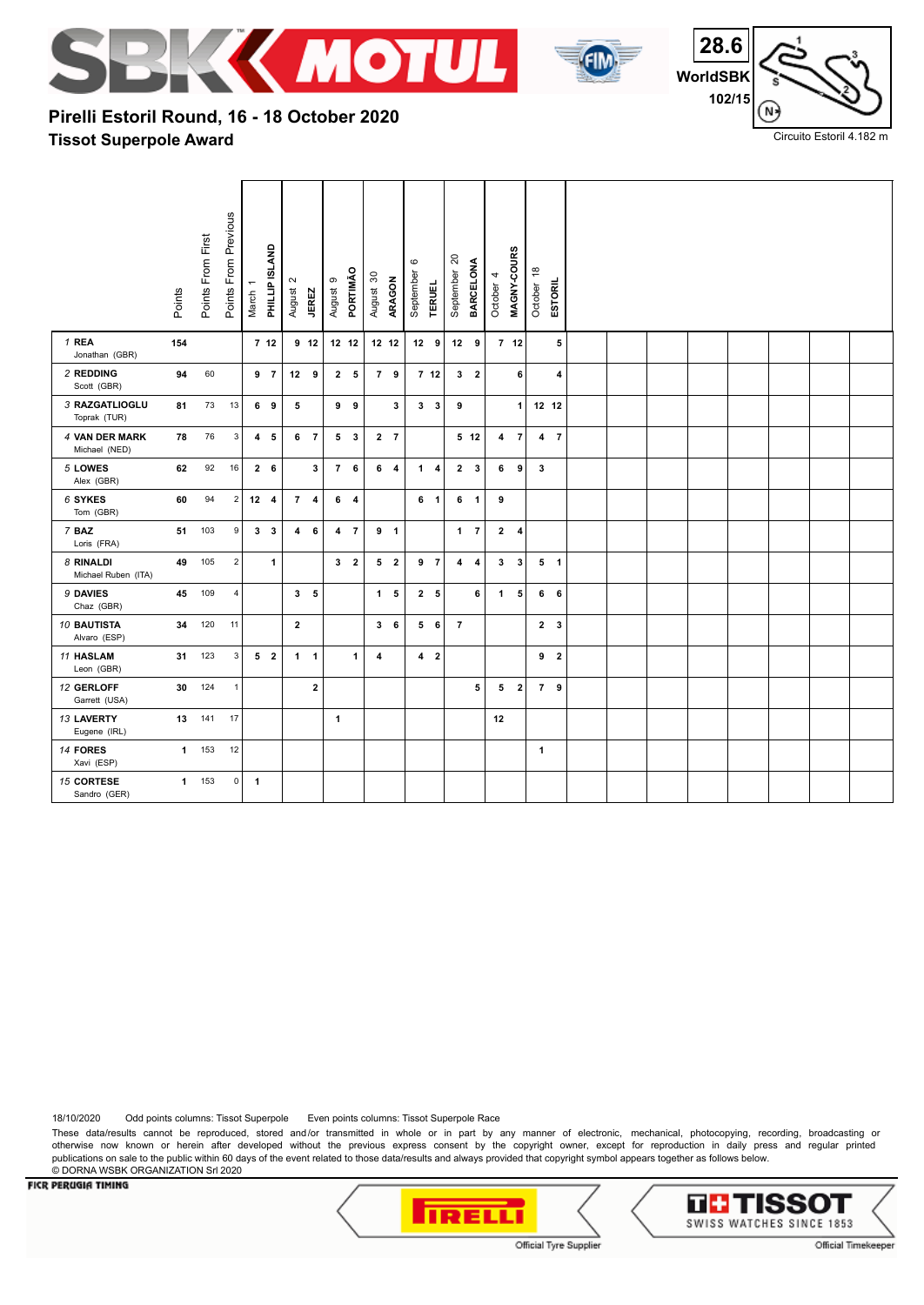



 **WorldSBK 102/15** N

Circuito Estoril 4.182 m

**1 / 3**

**Championship Standings Pirelli Estoril Round, 16 - 18 October 2020**

|                                        | Points | Points From First | Points From Previous    | March 1<br>PHILLIP ISLAND     |      | $\sim$<br>August<br><b>JEREZ</b> | $\circ$<br>August       | PORTIMÃO             | $\boldsymbol{S}$<br>ARAGON<br>August | $\mathbf  \circ$<br>September | <b>TERUEL</b>          | $\approx$<br><b>BARCELONA</b><br>September | MAGNY-COURS<br>4<br>October        | $\frac{8}{1}$<br>October | ESTORIL        |  |  |  |  |
|----------------------------------------|--------|-------------------|-------------------------|-------------------------------|------|----------------------------------|-------------------------|----------------------|--------------------------------------|-------------------------------|------------------------|--------------------------------------------|------------------------------------|--------------------------|----------------|--|--|--|--|
| 1 REA<br>Jonathan (GBR)                | 358    |                   |                         | 12                            | 20   | 20 10<br>12                      |                         | $25$ 25<br>12        | 16 25<br>12                          | 20                            | 25<br>9                | 25 13<br>9                                 | 25 13<br>12                        | 13                       | 5              |  |  |  |  |
| 2 REDDING<br>Scott (GBR)               | 285    | 73                |                         | 16 16<br>$\overline{7}$       |      | 25 25<br>9                       |                         | 9 <sub>20</sub><br>5 | 25 13<br>9                           |                               | 16<br>12               | 20 10<br>2                                 | 11 25<br>6                         |                          | 4              |  |  |  |  |
| 3 DAVIES<br>Chaz (GBR)                 | 248    | 110               | 37                      | $8 11$                        |      | 13 20<br>5                       |                         | $5$ 13               | 20<br>20<br>5                        | 16                            | 5                      | 16<br>- 25<br>6                            | $13 \quad 16$<br>5                 | 20                       | 6              |  |  |  |  |
| 4 RAZGATLIOGLU<br>Toprak (TUR)         |        | 212 146           | 36                      | 25<br>9                       |      | 16 16                            | 20                      | 8<br>9               | 10<br>8<br>3                         | 11                            | 9<br>3                 | 10                                         | 10<br>$\overline{7}$<br>1          | 25<br>12                 |                |  |  |  |  |
| <b>5 VAN DER MARK</b><br>Michael (NED) |        | 210 148           | $\overline{\mathbf{c}}$ | 13 13<br>5                    |      | $\overline{\phantom{a}}$         | 9<br>16                 | 16<br>3              | 11 10<br>$\overline{\phantom{a}}$    | 13                            | - 10                   | 13 20<br>12                                | $7$ 11<br>$\overline{\phantom{a}}$ |                          | $\overline{7}$ |  |  |  |  |
| 6 LOWES<br>Alex (GBR)                  | 189    | 169               | 21                      | 20<br>6                       | - 25 | $7$ 11<br>3                      | 13                      | 6                    | 7<br>4                               | 10                            | 11<br>4                | $\overline{7}$<br>8<br>3                   | 16<br>9<br>9                       | 10                       |                |  |  |  |  |
| 7 RINALDI<br>Michael Ruben (ITA)       |        | 176 182           | 13                      | 6<br>1                        |      | 10 13                            |                         | 11 10<br>2           | 13<br>11<br>2                        | 25                            | - 20<br>$\overline{7}$ | 9<br>4                                     | $9$ 10<br>3                        | 9                        | $\mathbf{1}$   |  |  |  |  |
| 8 BAZ<br>Loris (FRA)                   |        | 142 216           | 34                      | 9<br>3                        | 8    | 11<br>6                          | 10                      | 7                    | 9<br>1                               | 4                             | 8                      | 2<br>6<br>$\overline{7}$                   | 20 20<br>4                         | $\overline{7}$           |                |  |  |  |  |
| 9 HASLAM<br>Leon (GBR)                 | 104    | 254               | 38                      | 11<br>$\overline{\mathbf{2}}$ | 4    | 6<br>1                           | 4<br>4                  | 3<br>1               | 6<br>9                               | 9                             | -13<br>$\overline{2}$  | 6<br>$\overline{7}$                        |                                    | 3<br>11                  | $\mathbf{2}$   |  |  |  |  |
| 10 GERLOFF<br>Garrett (USA)            |        | 103 255           | $\mathbf{1}$            | $\overline{2}$                |      | 5<br>$\overline{\mathbf{2}}$     | 6<br>$\mathbf{2}$       | 5 <sup>1</sup>       | 6                                    | 5                             | 6                      | 8 16<br>5                                  | 2                                  | 8<br>16                  | 9              |  |  |  |  |
| <b>11 BAUTISTA</b><br>Alvaro (ESP)     |        | 102 256           | $\mathbf{1}$            | 10                            | - 10 | 9                                | 8                       | $7$ 11               | 16<br>6                              |                               | 6                      | 11                                         | 4<br>1                             |                          | 3              |  |  |  |  |
| 12 SYKES<br>Tom (GBR)                  |        | 82 276            | 20                      | $\overline{7}$<br>4           | 6    | 4                                | 5<br>8                  | 9 <br>4              | 4                                    | 6                             | 1                      | 11<br>1                                    |                                    | 6 <br>6                  |                |  |  |  |  |
| 13 FORES<br>Xavi (ESP)                 | 53     | 305               | 29                      |                               | 5    | 3                                | 3<br>3                  |                      | 5<br>8                               | 3                             | 3                      | 3<br>$\mathbf{1}$                          | 8                                  | 8                        |                |  |  |  |  |
| <b>14 LAVERTY</b><br>Eugene (IRL)      | 51     | 307               | $\sqrt{2}$              | 5                             |      | 1                                | 6                       | 4                    | $\mathbf{2}$                         | 8                             | 5                      | 5<br>9                                     |                                    | 2 <br>4                  |                |  |  |  |  |
| <b>15 CARICASULO</b><br>Federico (ITA) | 51     | 307               | $\mathbf 0$             | 4                             |      |                                  | $\mathbf{1}$            | $\overline{7}$       | $\overline{7}$<br>$\mathbf{3}$       | $\overline{7}$                | $\overline{7}$         | $\mathbf{1}$<br>4                          | 5<br>5 <sub>5</sub>                |                          |                |  |  |  |  |
| <b>16 MELANDRI</b><br>Marco (ITA)      | 23     | 335               | 28                      |                               |      | 8                                | $\overline{7}$          | $2\vert$             | 2                                    |                               | 4                      |                                            |                                    |                          |                |  |  |  |  |
| 17 MERCADO<br>Leandro (ARG)            |        | 21 337            | $\overline{c}$          |                               |      |                                  | 1                       | 6                    | 5                                    |                               |                        |                                            | 6                                  | 3                        |                |  |  |  |  |
| 18 FOLGER<br>Jonas (GER)               | 14     | 344               | $\overline{7}$          |                               |      |                                  |                         |                      |                                      |                               |                        | 5 <sub>5</sub><br>4                        |                                    | 5                        |                |  |  |  |  |
| 19 CORTESE<br>Sandro (GER)             |        | 14 344            | 0                       | $3 \overline{7}$              |      | $\mathbf{2}$                     | $\overline{\mathbf{2}}$ |                      |                                      |                               |                        |                                            |                                    |                          |                |  |  |  |  |
| 20 BARRIER<br>Sylvain (FRA)            |        | 12 346            | $\overline{2}$          |                               |      |                                  |                         | $\mathbf{1}$         | 4                                    |                               |                        |                                            | $\mathbf{3}$<br>4                  |                          |                |  |  |  |  |
| 21 SCHEIB<br>Maximilian (CHI)          |        | 11 347            | $\mathbf{1}$            | $\mathbf{1}$                  | 9    |                                  |                         |                      | 1                                    |                               |                        |                                            |                                    |                          |                |  |  |  |  |
| <b>22 TAKAHASHI</b><br>Takumi (JPN)    |        | 6 352             | 5                       |                               |      |                                  |                         |                      | 1                                    | $\mathbf{1}$                  |                        | $\mathbf{2}$                               |                                    | $\mathbf{2}$             |                |  |  |  |  |
| 23 FERRARI<br>Matteo (ITA)             |        | 4 354             | $\overline{2}$          |                               |      |                                  |                         |                      |                                      | $\mathbf{2}$                  | $\overline{2}$         |                                            |                                    |                          |                |  |  |  |  |
| 24 RAMOS<br>Roman (ESP)                |        | 4 354             | $\mathbf 0$             |                               |      |                                  |                         |                      | 3                                    |                               | 1                      |                                            |                                    |                          |                |  |  |  |  |
| <b>25 PONSSON</b><br>Christophe (FRA)  |        | 4 354             | $\mathbf 0$             |                               |      | 4                                |                         |                      |                                      |                               |                        |                                            |                                    |                          |                |  |  |  |  |
| 26 ZANETTI<br>Lorenzo (ITA)            |        | 3 355             | $\mathbf{1}$            |                               |      |                                  |                         |                      |                                      |                               |                        | $\mathbf{3}$                               |                                    |                          |                |  |  |  |  |

18/10/2020 First Line: Race 1 & 2 - Second Line: Tissot Superpole Race

These data/results cannot be reproduced, stored and/or transmitted in whole or in part by any manner of electronic, mechanical, photocopying, recording, broadcasting or otherwise now known or herein after developed without the previous express consent by the copyright owner, except for reproduction in daily press and regular printed publications on sale to the public within 60 days of the event related to those data/results and always provided that copyright symbol appears together as follows below. © DORNA WSBK ORGANIZATION Srl 2020



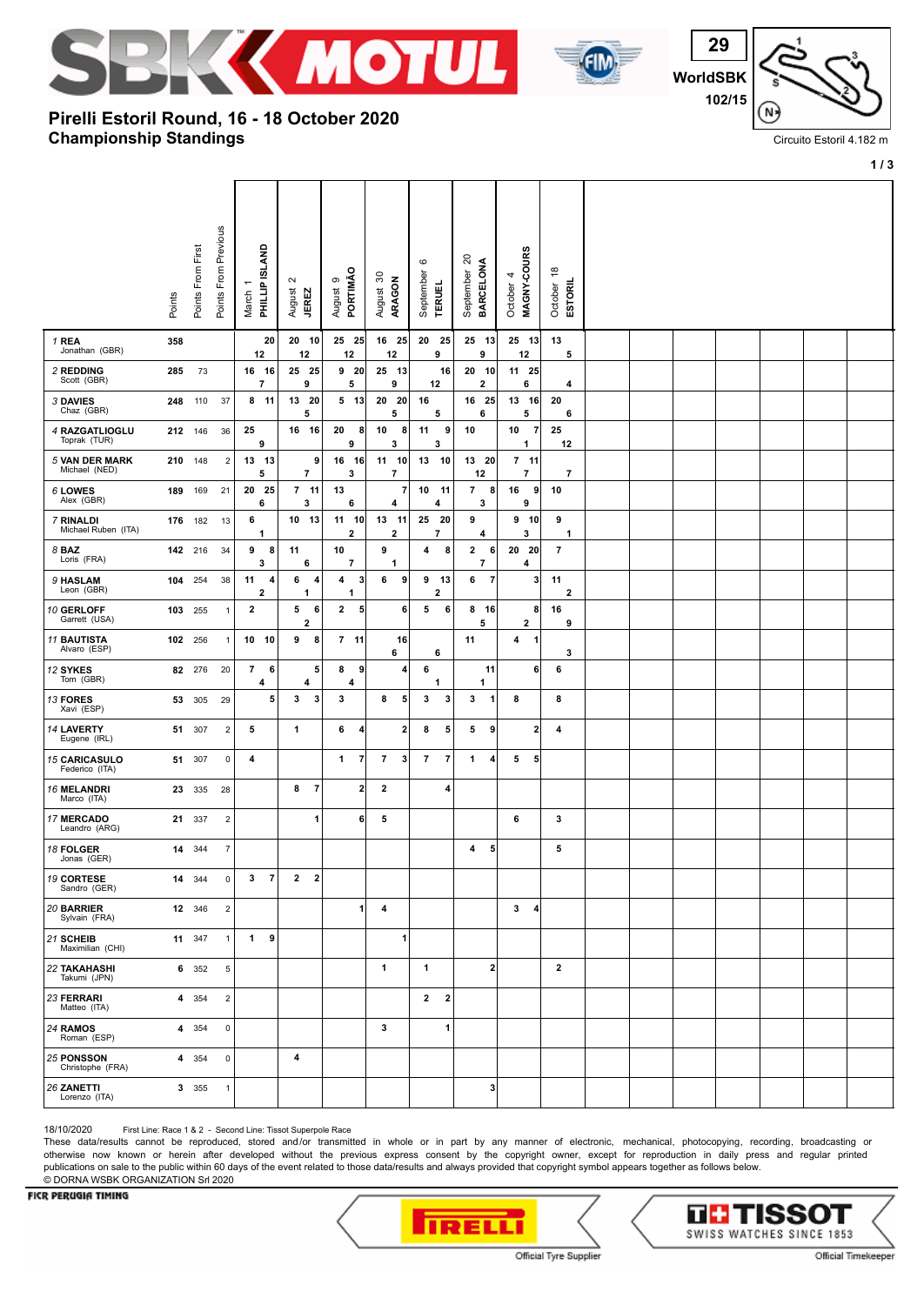



**29 WorldSBK 102/15** N

Circuito Estoril 4.182 m

**2 / 3**

## **Championship Standings Pirelli Estoril Round, 16 - 18 October 2020**

|                             | Points         | From First<br>Points | From Previous<br>Points | PHILLIP ISLAND<br>$\overline{\phantom{0}}$<br>March | $\sim$<br>August<br><b>JEREZ</b> | ۰<br>PORTIMÃ<br>ၜ<br>August | င္က<br>ARAGON<br>August | $\circ$<br>September<br><b>TERUEL</b> | g<br>BARCELONA<br>September | MAGNY-COURS<br>4<br>October | $\frac{8}{1}$<br><b>ESTORIL</b><br>October |  |  |  |
|-----------------------------|----------------|----------------------|-------------------------|-----------------------------------------------------|----------------------------------|-----------------------------|-------------------------|---------------------------------------|-----------------------------|-----------------------------|--------------------------------------------|--|--|--|
| 27 DEBISE<br>Valentin (FRA) | $\overline{2}$ | 356                  | $\overline{1}$          |                                                     |                                  |                             |                         |                                       |                             | $\overline{2}$              |                                            |  |  |  |
| 28 PINSACH<br>Xavier (ESP)  | $\mathbf{1}$   | 357                  | $\overline{1}$          |                                                     |                                  |                             |                         |                                       |                             | 1                           |                                            |  |  |  |
| 29 GRANADO<br>Eric (BRA)    | $\mathbf 1$    | 357                  | $\mathbf 0$             |                                                     |                                  |                             |                         |                                       |                             |                             | 1                                          |  |  |  |

18/10/2020 First Line: Race 1 & 2 - Second Line: Tissot Superpole Race

These data/results cannot be reproduced, stored and/or transmitted in whole or in part by any manner of electronic, mechanical, photocopying, recording, broadcasting or otherwise now known or herein after developed without the previous express consent by the copyright owner, except for reproduction in daily press and regular printed publications on sale to the public within 60 days of the event related to those data/results and always provided that copyright symbol appears together as follows below. © DORNA WSBK ORGANIZATION Srl 2020

FICR PERUGIA TIMING





Official Tyre Supplier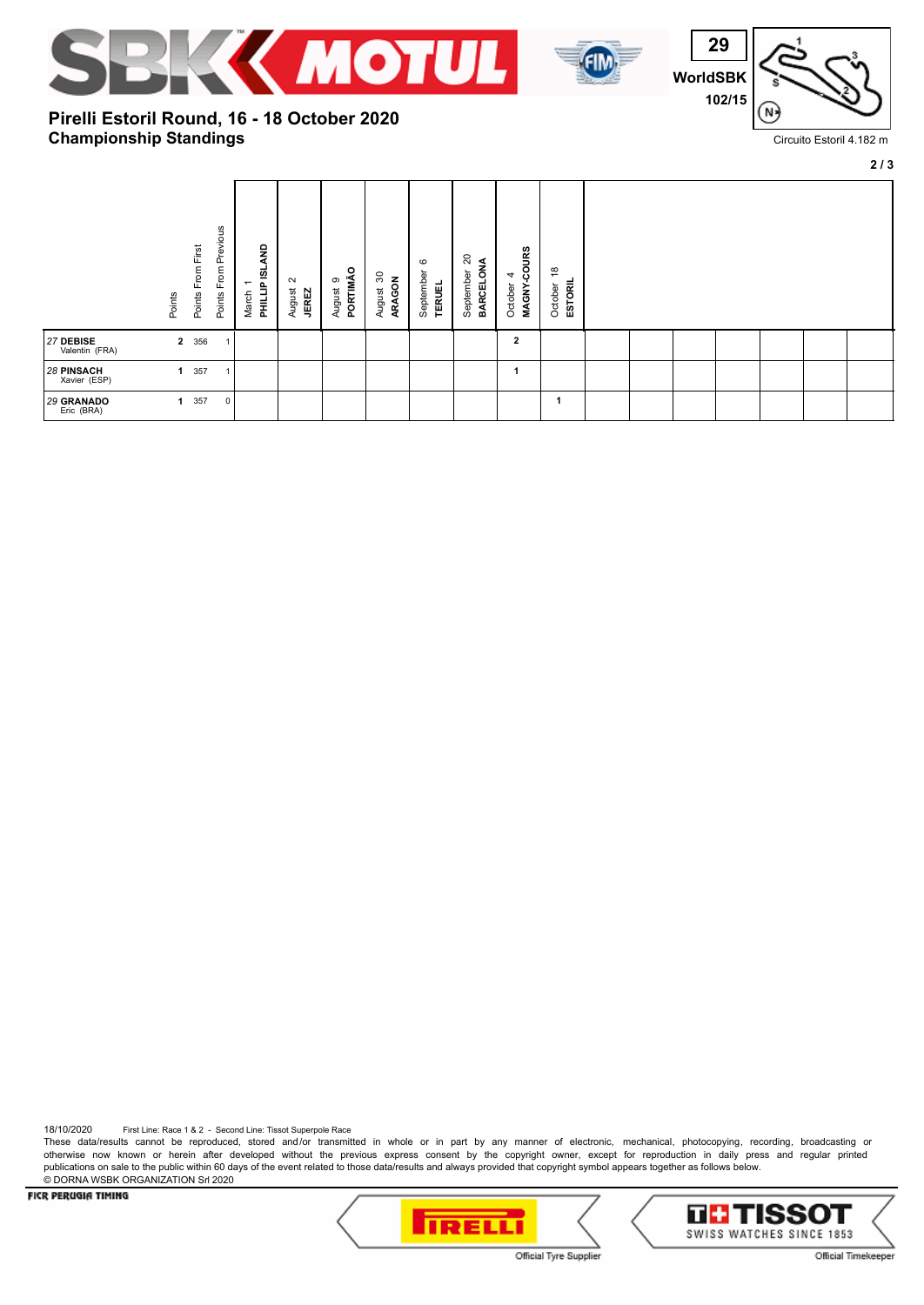

**Pirelli Estoril Round, 16 - 18 October 2020**

**Championship Standings**



**29 WorldSBK 102/15** N

Circuito Estoril 4.182 m

**3 / 3**

|                                     |        |                   |                      |                           |                |                                  |                   |                                  |                |                            |                               |                         |                           |                         |                             |                  |                                       |  |  |  | $\mathbf{v}$ |
|-------------------------------------|--------|-------------------|----------------------|---------------------------|----------------|----------------------------------|-------------------|----------------------------------|----------------|----------------------------|-------------------------------|-------------------------|---------------------------|-------------------------|-----------------------------|------------------|---------------------------------------|--|--|--|--------------|
|                                     | Points | Points From First | Points From Previous | March 1<br>PHILLIP ISLAND |                | $\sim$<br>August<br><b>JEREZ</b> |                   | PORTIMÃO<br>August 9             |                | August 30<br><b>ARAGON</b> | $\mathbf  \circ$<br>September | <b>TERUEL</b>           | September 20<br>BARCELONA |                         | MAGNY-COURS<br>4<br>October |                  | $\frac{8}{1}$<br>October <sub>1</sub> |  |  |  |              |
|                                     |        |                   |                      |                           |                |                                  |                   |                                  |                |                            |                               |                         |                           |                         | <b>Independent Riders</b>   |                  |                                       |  |  |  |              |
| 1 RINALDI<br>Michael Ruben (ITA)    | 176    |                   |                      | 6                         | $\mathbf{1}$   |                                  | 10 13             | $11 \quad 10$<br>$\overline{2}$  |                | 13 11<br>$\overline{2}$    | 25 20                         | $\overline{7}$          | $\overline{9}$            | 4                       | $9$ 10<br>3                 |                  | 9<br>$\mathbf{1}$                     |  |  |  |              |
| 2 BAZ<br>Loris (FRA)                | 142    | 34                |                      | 9                         | 8<br>3         | 11                               | 6                 | 10<br>$\overline{7}$             | 9              | $\mathbf{1}$               | $\overline{\mathbf{4}}$       | 8                       | $\mathbf{2}$              | 6<br>$\overline{7}$     | 20<br>4                     | 20               | $\overline{7}$                        |  |  |  |              |
| 3 GERLOFF<br>Garrett (USA)          | 103    | 73                | 39                   | $\mathbf{2}$              |                | 5                                | 6<br>$\mathbf{2}$ | $\overline{2}$<br>5 <sup>1</sup> |                | 6                          | 5                             | 6                       |                           | 8 16<br>5               | $\mathbf{2}$                | 8                | 16<br>9                               |  |  |  |              |
| 4 FORES<br>Xavi (ESP)               |        | 53 123            | 50                   |                           | 5              | 3                                | $\mathbf{3}$      | 3                                | 8              | 5                          | 3                             | 3                       | 3                         | 1                       | 8                           |                  | 8                                     |  |  |  |              |
| 5 CARICASULO<br>Federico (ITA)      |        | 51 125            | $\overline{2}$       | 4                         |                |                                  |                   | $\mathbf{1}$<br>$\overline{7}$   | $\overline{7}$ | $\mathbf{3}$               | $\overline{7}$                | $\overline{7}$          | 1                         | $\overline{\mathbf{4}}$ | 5                           | 5 <sub>5</sub>   |                                       |  |  |  |              |
| 6 MELANDRI<br>Marco (ITA)           |        | 23 153            | 28                   |                           |                | 8                                | $\overline{7}$    | $\mathbf{2}$                     | $\overline{2}$ |                            |                               | 4                       |                           |                         |                             |                  |                                       |  |  |  |              |
| 7 MERCADO<br>Leandro (ARG)          |        | 21 155            | $\overline{2}$       |                           |                |                                  | 1                 | 6                                | 5              |                            |                               |                         |                           |                         | 6                           |                  | 3                                     |  |  |  |              |
| 8 CORTESE<br>Sandro (GER)           |        | 14 162            | $\overline{7}$       | 3                         | $\overline{7}$ | $\overline{2}$                   | $\overline{2}$    |                                  |                |                            |                               |                         |                           |                         |                             |                  |                                       |  |  |  |              |
| 9 FOLGER<br>Jonas (GER)             |        | 14 162            | $\pmb{0}$            |                           |                |                                  |                   |                                  |                |                            |                               |                         | 4                         | 5                       |                             |                  | 5                                     |  |  |  |              |
| 10 BARRIER<br>Sylvain (FRA)         |        | 12 164            | $\overline{2}$       |                           |                |                                  |                   | 1                                | 4              |                            |                               |                         |                           |                         | 3                           | $\boldsymbol{4}$ |                                       |  |  |  |              |
| 11 SCHEIB<br>Maximilian (CHI)       |        | 11 165            | $\mathbf{1}$         | 1                         | 9              |                                  |                   |                                  |                | 1                          |                               |                         |                           |                         |                             |                  |                                       |  |  |  |              |
| <b>12 TAKAHASHI</b><br>Takumi (JPN) |        | 6 170             | 5                    |                           |                |                                  |                   |                                  | $\mathbf{1}$   |                            | $\overline{1}$                |                         |                           | $\overline{\mathbf{2}}$ |                             |                  | $\mathbf{2}$                          |  |  |  |              |
| 13 PONSSON<br>Christophe (FRA)      |        | 4 172             | $\overline{2}$       |                           |                | $\overline{\mathbf{4}}$          |                   |                                  |                |                            |                               |                         |                           |                         |                             |                  |                                       |  |  |  |              |
| 14 FERRARI<br>Matteo (ITA)          |        | 4 172             | $\pmb{0}$            |                           |                |                                  |                   |                                  |                |                            | $\mathbf{2}$                  | $\overline{\mathbf{2}}$ |                           |                         |                             |                  |                                       |  |  |  |              |
| 15 RAMOS<br>Roman (ESP)             |        | 4 172             | $\pmb{0}$            |                           |                |                                  |                   |                                  | 3              |                            |                               | 1                       |                           |                         |                             |                  |                                       |  |  |  |              |
| <b>16 ZANETTI</b><br>Lorenzo (ITA)  |        | 3 173             | $\mathbf{1}$         |                           |                |                                  |                   |                                  |                |                            |                               |                         |                           | 3                       |                             |                  |                                       |  |  |  |              |
| 17 DEBISE<br>Valentin (FRA)         |        | 2 174             | $\mathbf{1}$         |                           |                |                                  |                   |                                  |                |                            |                               |                         |                           |                         | $\overline{2}$              |                  |                                       |  |  |  |              |
| 18 GRANADO<br>Eric (BRA)            |        | 1 175             | $\mathbf{1}$         |                           |                |                                  |                   |                                  |                |                            |                               |                         |                           |                         |                             |                  | 1                                     |  |  |  |              |
| <b>19 PINSACH</b><br>Xavier (ESP)   |        | 1 175             | $\pmb{0}$            |                           |                |                                  |                   |                                  |                |                            |                               |                         |                           |                         | $\mathbf{1}$                |                  |                                       |  |  |  |              |

18/10/2020 First Line: Race 1 & 2 - Second Line: Tissot Superpole Race

These data/results cannot be reproduced, stored and/or transmitted in whole or in part by any manner of electronic, mechanical, photocopying, recording, broadcasting or otherwise now known or herein after developed without the previous express consent by the copyright owner, except for reproduction in daily press and regular printed publications on sale to the public within 60 days of the event related to those data/results and always provided that copyright symbol appears together as follows below. © DORNA WSBK ORGANIZATION Srl 2020

FICR PERUGIA TIMING





Official Tyre Supplier